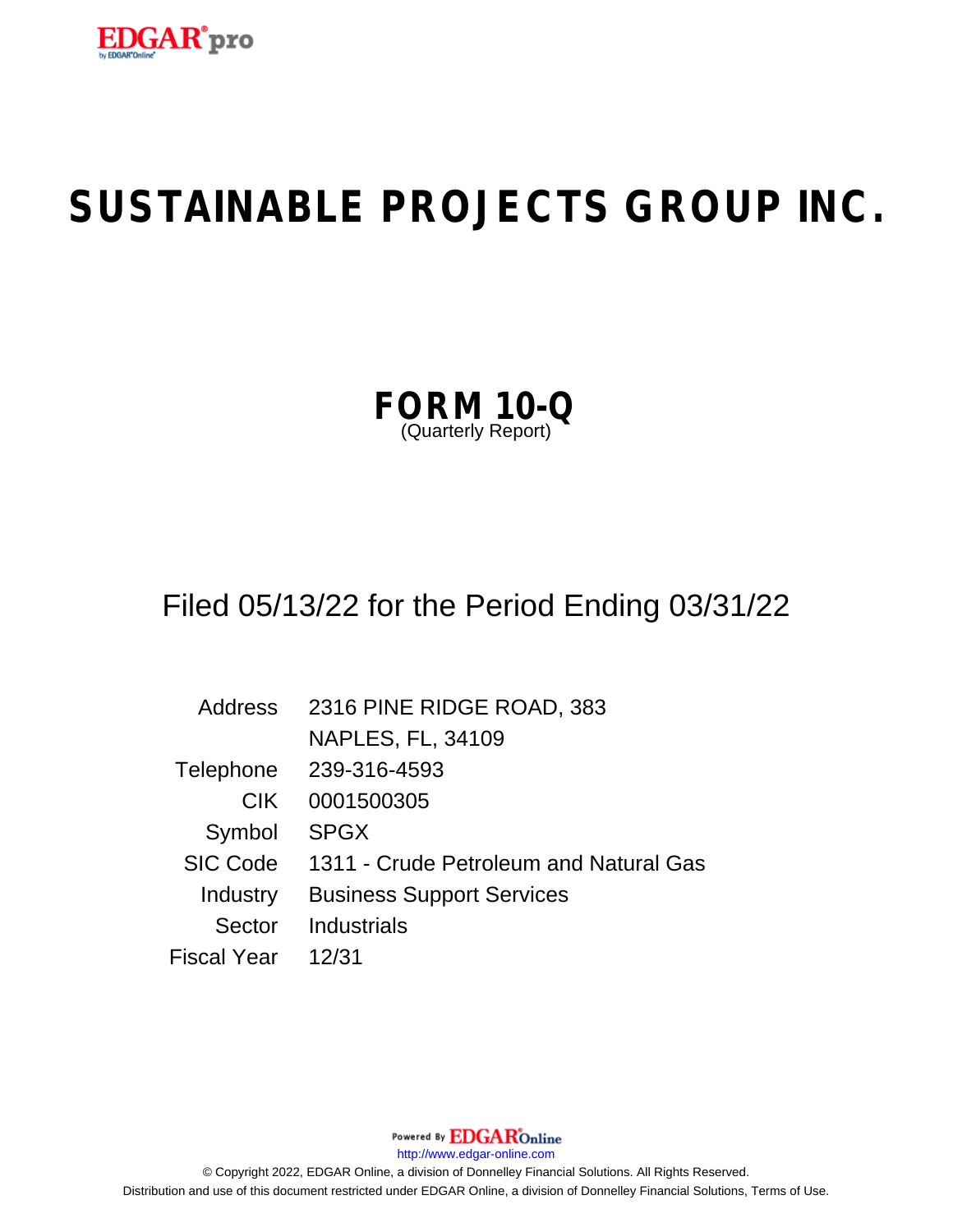## **UNITED STATES SECURITIES AND EXCHANGE COMMISSION**

Washington, D.C. 20549

# **FORM 10-O**

(Mark One)

#### $\boxtimes$  QUARTERLY REPORT UNDER SECTION 13 0R 15(d) OF THE SECURITIES EXCHANGE ACT OF 1934

For the quarterly period ended March 31, 2022

#### **TRANSITION REPORT UNDER SECTION 13 OR 15(d) OF THE SECURITIES EXCHANGE ACT OF 1934**

to

For the transition period from

**Commission file number** 000-54875

## **SUSTAINABLE PROJECTS GROUP INC.**

(Exact name of registrant as specified in its charter)

Incorporated in the State of Nevada

(State or other jurisdiction of incorporation or organization)

2316 Pine Ridge Road 383, Naples Florida

(Address of principal executive offices)

305-814-2915

(Registrant's telephone number, including area code)

Sustainable Petroleum Group Inc., 225 Banyan Blvd, Suite 220, Naples Florida, 34102 (Former name, former address and former fiscal year, if changed since last report)

Indicate by check mark whether the registrant (1) filed all reports required to be filed by Section 13 or 15(d) of the Securities Exchange Act of 1934 during the past 12 months (or for such shorter period that the registrant was required to file such reports), and (2) has been subject to such filing requirements for the past 90 days.

#### $\Box$  Yes  $\boxtimes$  No

Indicate by check mark whether the registrant has submitted electronically and posted on its corporate Web site, if any, every Interactive Data File required to be submitted and posted pursuant to Rule 405 of Regulation S-T (s. 232.405 of this chapter) during the preceding 12 months (or for such shorter period that the registrant was required to submit and post such files).

 $\Box$  Yes  $\boxtimes$  No

Indicate by check mark whether the registrant is a large accelerated filer, an accelerated filer, a non-accelerated filer, or a smaller reporting company. See the definitions of "large accelerated filer", "accelerated filer" and "smaller reporting company in Rule 12b-2 of the Exchange Act.

Larger accelerated filer  $\Box$ 

Non-accelerated filer **⊠** 

Accelerated filer  $\Box$ 

Smaller reporting company ⊠

Emerging growth company  $\Box$ 

If an emerging growth company, indicate by check mark if the registrant has elected not to use the extended transition period for complying with any new or revised financial accounting standards provided pursuant to Section 13(a) of the Exchange Act.  $\Box$ 

Indicate by check mark whether the registrant is a shell company (as defined in Rule 12b-2 of the Exchange Act).

 $\Box$  Yes  $\boxtimes$  No

81-5445107 (I.R.S. Employer Identification No.)

34102

 $(Zin Code)$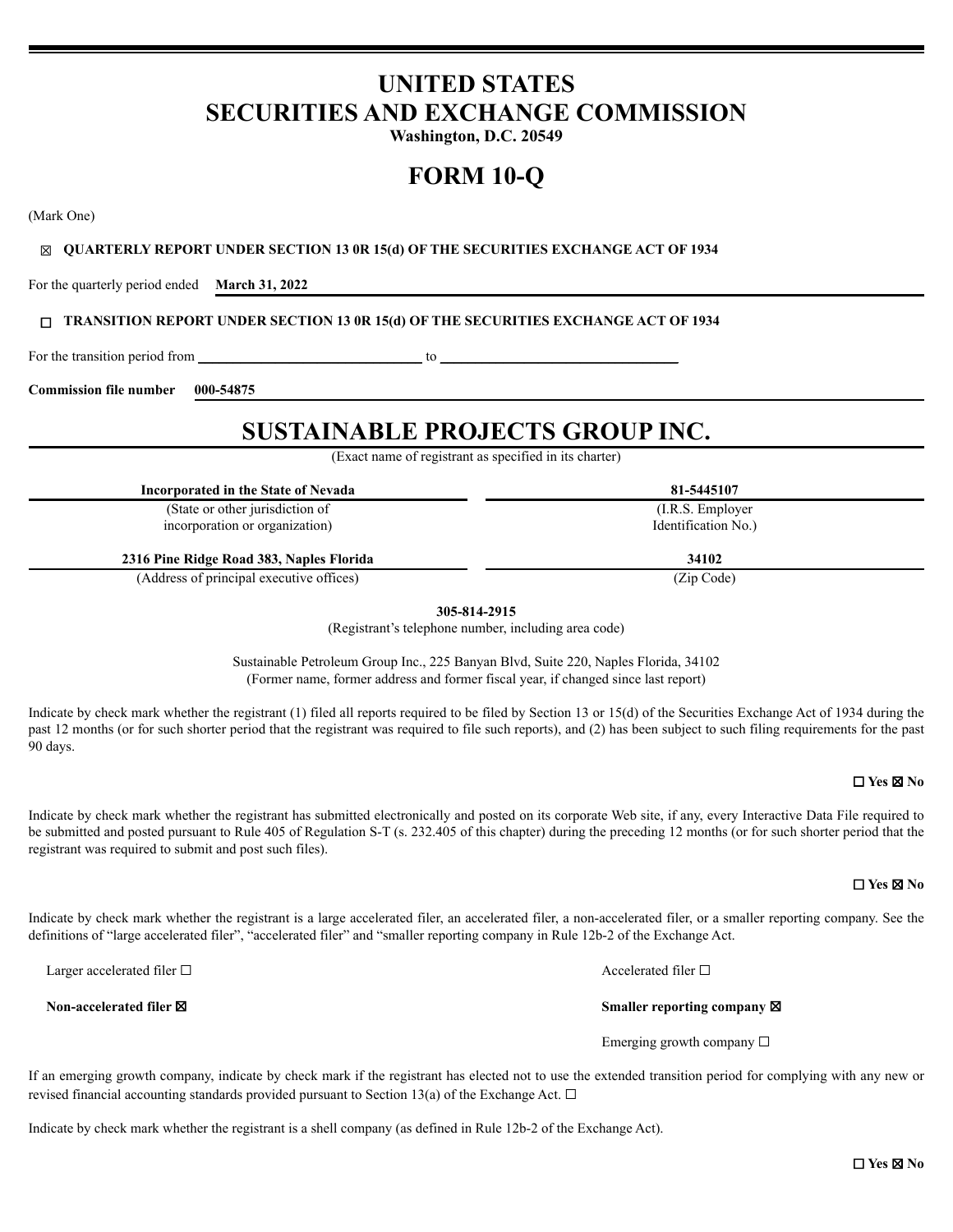#### **APPLICABLE ONLY TO CORPORATE ISSUERS**

State the number of shares outstanding of each of the issuer's classes of common equity, as of the latest practicable date.

**Class Outstanding at May 10, 2022**<br> **a Class Class Class Class Class Class Class Class Class Class Class Class Class Class Class Class Class Class Class Class Class Class Cl** common stock - \$0.0001 par value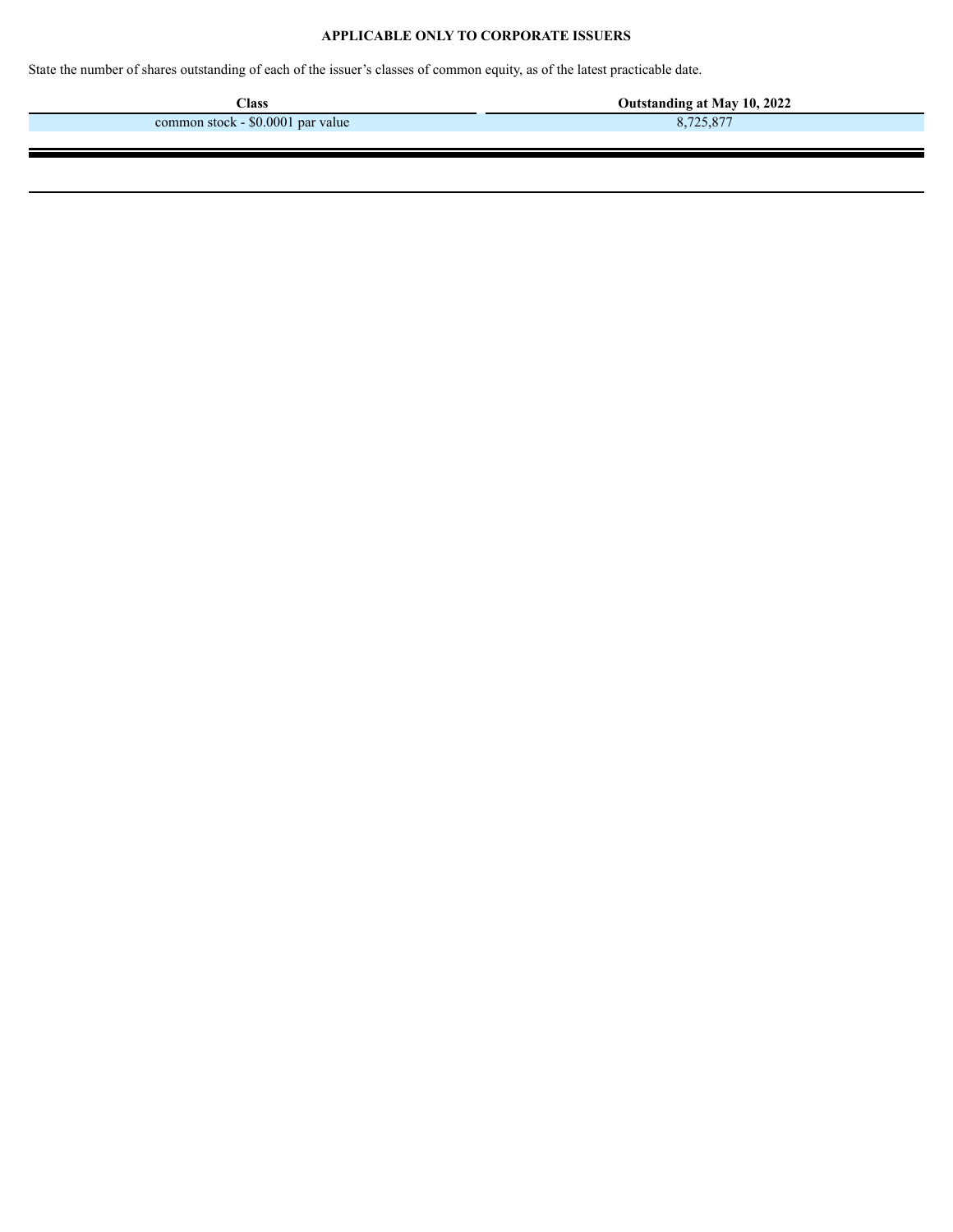**SUSTAINABLE PROJECTS GROUP INC. Condensed Consolidated Unaudited Interim Financial Statements For the three months ended March 31, 2022 and 2021 (Stated in US Dollars)**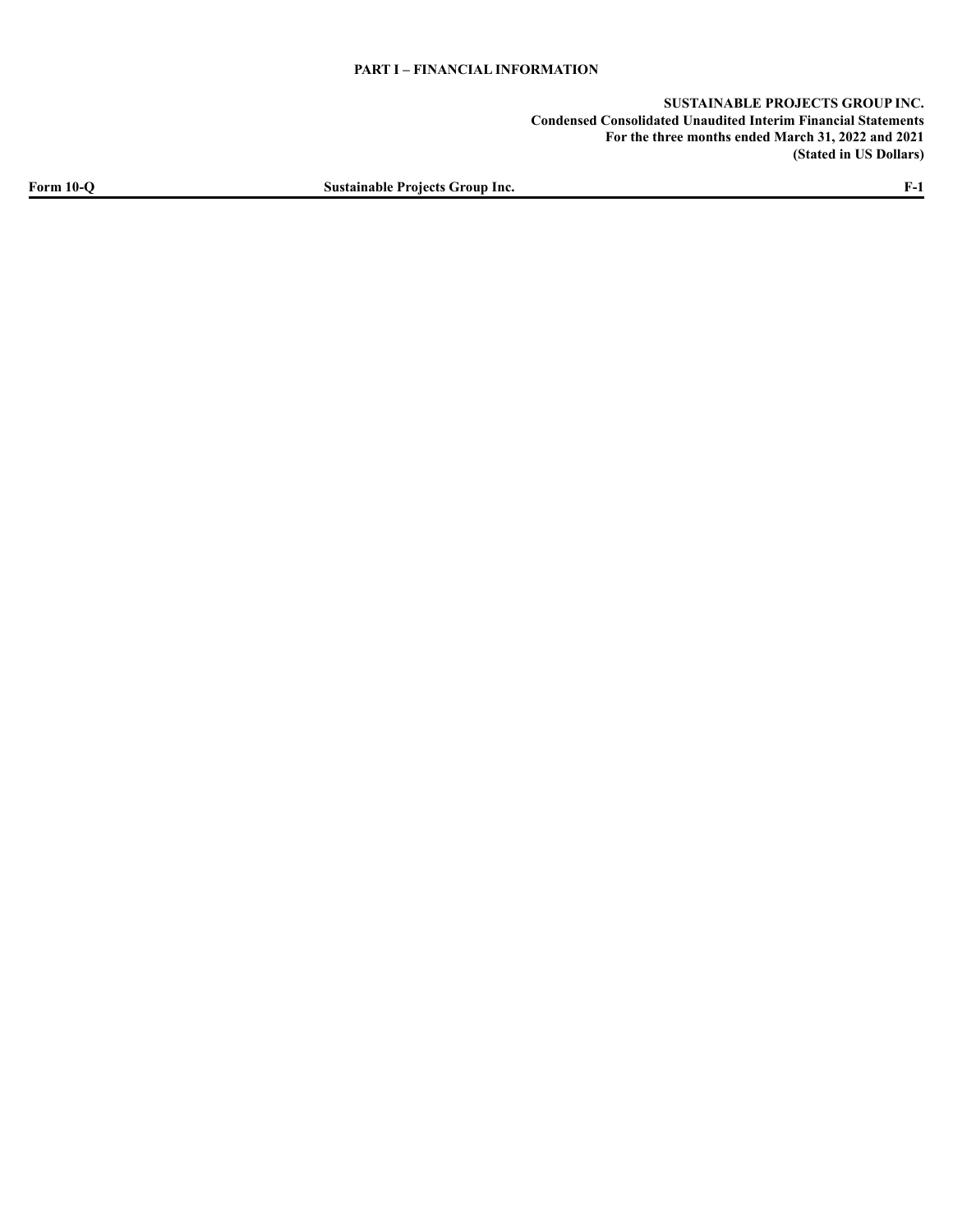#### FOR THE THREE MONTHS ENDED MARCH 31, 2022 AND 2021

#### INDEX TO CONDENSED UNAUDITED CONSOLIDATED INTERIM FINANCIAL STATEMENTS

|                                                                          |                                                                                          | Page  |
|--------------------------------------------------------------------------|------------------------------------------------------------------------------------------|-------|
| <b>Condensed Consolidated Unaudited Interim Balance Sheets</b>           |                                                                                          | $F-3$ |
|                                                                          | Condensed Consolidated Unaudited Interim Statements of Operations and Comprehensive Loss | $F-4$ |
|                                                                          | Condensed Consolidated Unaudited Interim Statements of Stockholders' Deficit             | $F-5$ |
| <b>Condensed Consolidated Unaudited Interim Statements of Cash Flows</b> |                                                                                          | $F-6$ |
|                                                                          | <b>Notes to Condensed Consolidated Unaudited Interim Financial Statements</b>            | $F-7$ |
| Form $10-o$                                                              | <b>Sustainable Projects Group Inc.</b>                                                   | $F-2$ |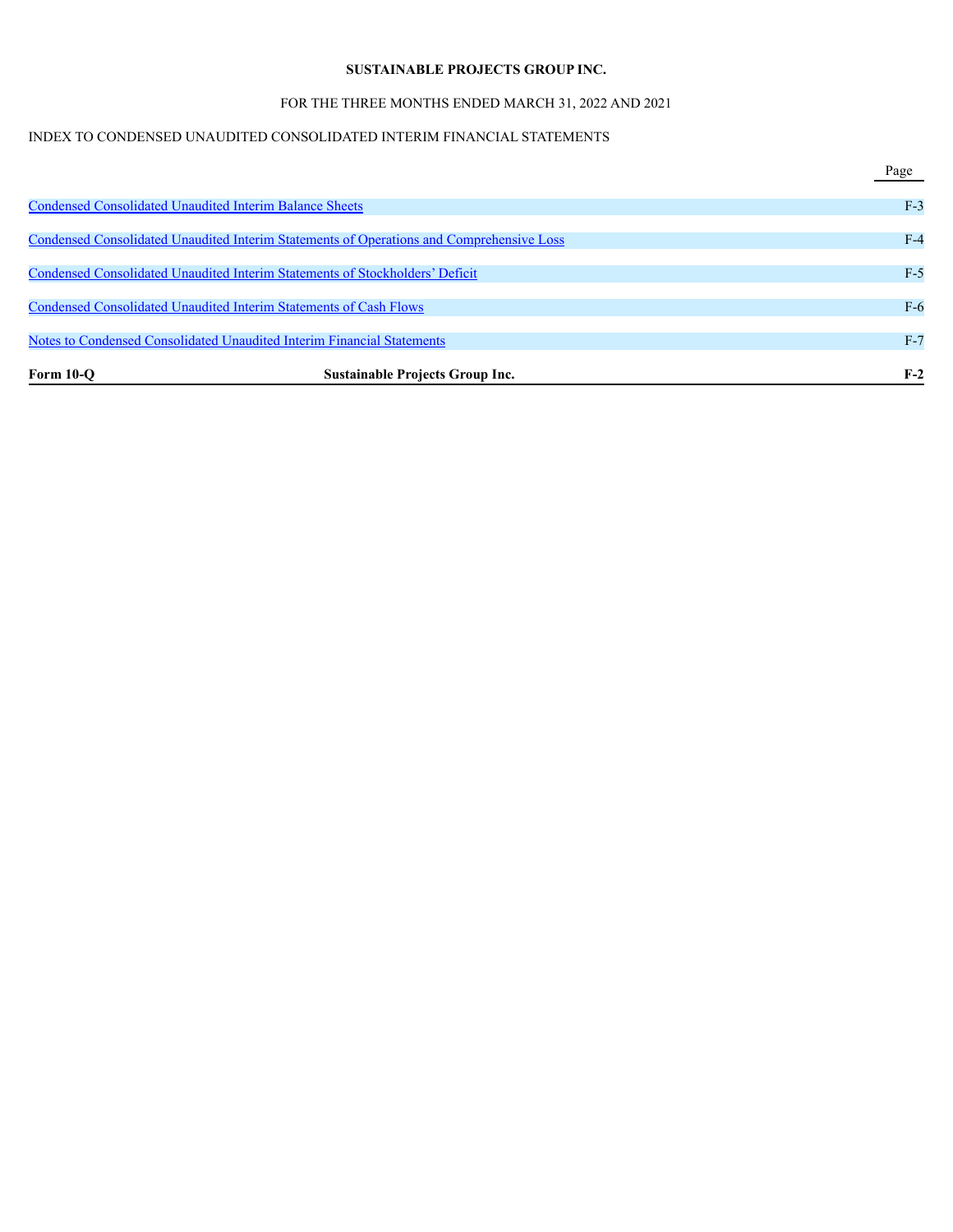#### **SUSTAINABLE PROJECTS GROUP INC. CONDENSED CONSOLIDATED INTERIM BALANCE SHEETS (Unaudited)**

|                                                                                                                | March 31,<br>2022    |             |             | December 31<br>2021 |  |  |
|----------------------------------------------------------------------------------------------------------------|----------------------|-------------|-------------|---------------------|--|--|
| As at                                                                                                          |                      |             |             |                     |  |  |
| <b>ASSETS</b>                                                                                                  |                      |             |             |                     |  |  |
| <b>Current Assets:</b>                                                                                         |                      |             |             |                     |  |  |
| Cash and cash equivalents                                                                                      | $\mathbb S$          | 25,974      | \$          | 55,971              |  |  |
| Inventory - Note 4                                                                                             |                      | 56,967      |             | 56,967              |  |  |
| Prepaid expenses and deposits                                                                                  |                      | 3,728       |             | 4,242               |  |  |
|                                                                                                                |                      | 86,669      |             | 117,180             |  |  |
| Office equipment - Note 5                                                                                      |                      | 1,875       |             | 2,292               |  |  |
| Intangible assets - Note 6, 7                                                                                  |                      | 84,968      |             | 91,718              |  |  |
| Goodwill - Note 6                                                                                              |                      | 156,752     |             | 156,752             |  |  |
| <b>TOTAL ASSETS</b>                                                                                            | $\mathbf S$          | 330,264     | \$          | 367,942             |  |  |
| LIABILITIES AND STOCKHOLDERS' DEFICIT                                                                          |                      |             |             |                     |  |  |
| <b>LIABILITIES</b>                                                                                             |                      |             |             |                     |  |  |
| <b>CURRENT LIABILITIES:</b>                                                                                    |                      |             |             |                     |  |  |
| Accounts payable and accrued liabilities - Note 8                                                              | $\sqrt{\frac{2}{5}}$ | 156,589     | $\mathbb S$ | 173,567             |  |  |
| Amount due to related parties - Note 12                                                                        |                      | 107,856     |             | 98,847              |  |  |
| Note payable - Note 9                                                                                          |                      |             |             | 50,000              |  |  |
| Interest payable - Note 9                                                                                      |                      | 12,171      |             | 9,273               |  |  |
| TOTAL CURRENT LIABILITIES                                                                                      |                      | 276,616     |             | 331,687             |  |  |
| <b>NON-CURRENT LIABILITIES</b>                                                                                 |                      |             |             |                     |  |  |
| Note payable – Note 9                                                                                          |                      | 50,000      |             |                     |  |  |
| Convertible note payable, related party - Note 9                                                               |                      | 100,000     |             | 100,000             |  |  |
| TOTAL NON-CURRENT LIABILITIES                                                                                  |                      | 150,000     |             | 100,000             |  |  |
|                                                                                                                |                      | 426,616     |             | 431,687             |  |  |
| <b>TOTAL LIABILITIES</b>                                                                                       |                      |             |             |                     |  |  |
| STOCKHOLDERS' DEFICIT                                                                                          |                      |             |             |                     |  |  |
| Common Stock – Note 10                                                                                         |                      |             |             |                     |  |  |
| Par Value: \$0.0001 Authorized 500,000,000 shares<br>Common Stock Issued: 8,725,877 (Dec 31, 2021 - 8,085,877) |                      | 872         |             | 808                 |  |  |
| Additional Paid in Capital                                                                                     |                      | 3,112,131   |             | 3,091,097           |  |  |
| Obligation to issue shares - Note 9                                                                            |                      |             |             | 21,098              |  |  |
| Accumulated Deficit                                                                                            |                      | (3,274,824) |             | (3,243,727)         |  |  |
| Non-controlling interest – Note 11                                                                             |                      | 65,469      |             | 66,979              |  |  |
| TOTAL STOCKHOLDERS' DEFICIT                                                                                    |                      | (96, 352)   |             | (63, 745)           |  |  |
|                                                                                                                |                      |             |             |                     |  |  |
| TOTAL LIABILITIES AND STOCKHOLDERS' EQUITY                                                                     |                      | 330,264     | S           | 367,942             |  |  |
| See accompanying notes to the condensed consolidated interim financial statements                              |                      |             |             |                     |  |  |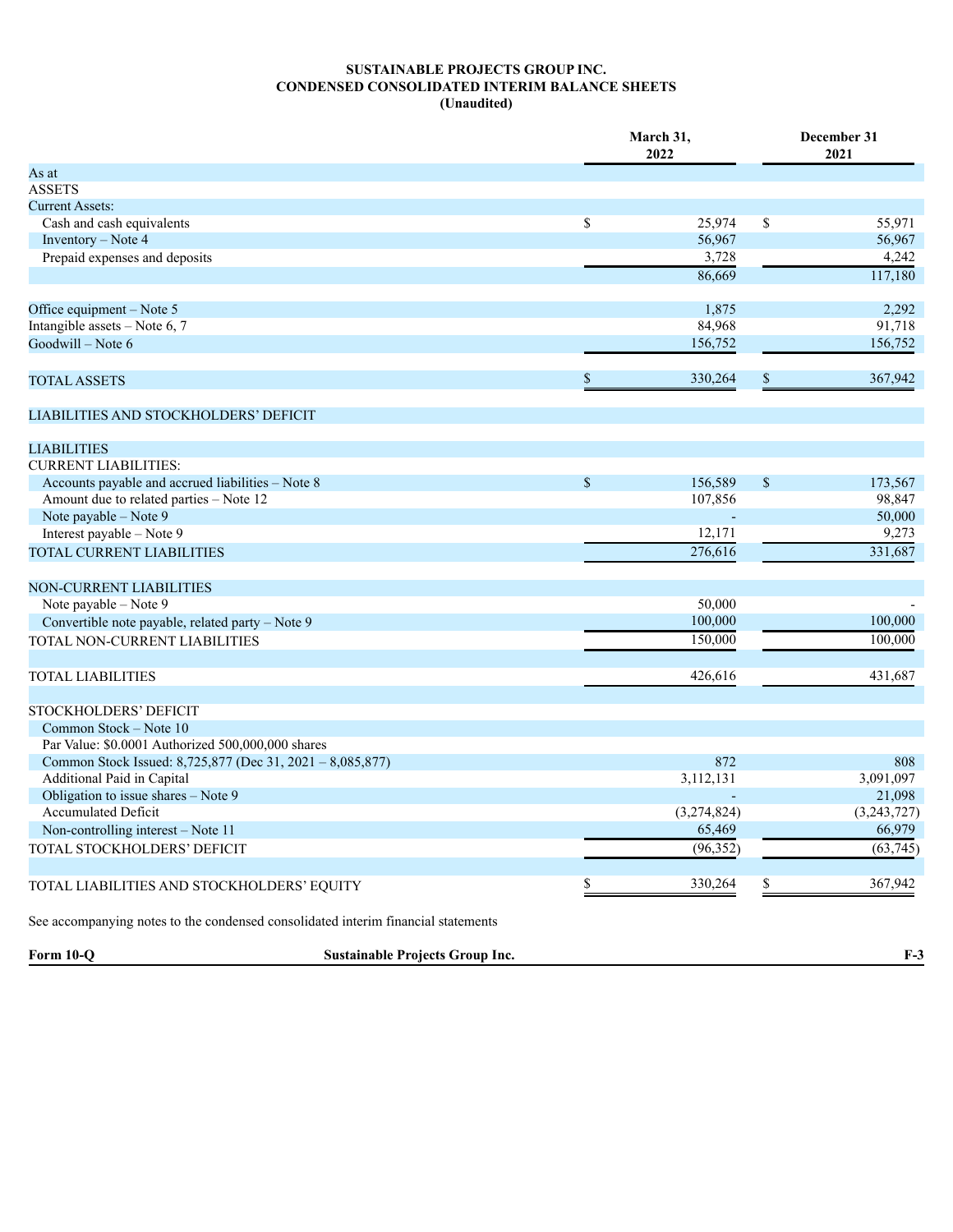#### **CONDENSED CONSOLIDATED INTERIM STATEMENTS OF OPERATIONS AND COMPREHENSIVE LOSS (Unaudited)**

|                                                                                   |                                        | For the three<br>months ended<br>March 31, 2022 |    | For the three<br>months ended<br>March 31, 2021 |
|-----------------------------------------------------------------------------------|----------------------------------------|-------------------------------------------------|----|-------------------------------------------------|
| Revenues                                                                          |                                        |                                                 |    |                                                 |
| <b>Gross Revenues</b>                                                             |                                        | \$                                              | \$ | 2,133                                           |
| Cost of Goods Sold                                                                |                                        |                                                 |    | (2, 815)                                        |
| Gross Margin                                                                      |                                        |                                                 |    | (682)                                           |
| <b>Operating Expenses</b>                                                         |                                        |                                                 |    |                                                 |
| Administrative and other operating expenses                                       |                                        | 5,943                                           |    | 5,405                                           |
| Advertising and Promotion                                                         |                                        |                                                 |    | 1,157                                           |
| Depreciation                                                                      |                                        | 7,167                                           |    | 7,566                                           |
| Management fees                                                                   |                                        | 9,000                                           |    |                                                 |
| Professional fees                                                                 |                                        | 7,600                                           |    | 4,076                                           |
|                                                                                   |                                        | 29,710                                          |    | 18,204                                          |
| Operating income/loss before interest expense                                     |                                        | (29,710)                                        |    | (18, 886)                                       |
| Interest expense                                                                  |                                        | (2,897)                                         |    | (579)                                           |
| Net loss and comprehensive loss                                                   |                                        | (32,607)                                        |    | (19, 465)                                       |
| Net loss attributed to non-controlling interest                                   |                                        | 1,510                                           |    | 1,800                                           |
|                                                                                   |                                        |                                                 |    |                                                 |
| Net loss and comprehensive loss attributed to stockholders                        |                                        | \$<br>(31,097)                                  | \$ | (17,665)                                        |
| Loss per share of common stock                                                    |                                        |                                                 |    |                                                 |
| -Basic and diluted                                                                |                                        | (0.004)                                         | S  | (0.002)                                         |
| Weighted average no. of shares of common stock                                    |                                        |                                                 |    |                                                 |
| -Basic and diluted                                                                |                                        | 7,899,655                                       |    | 7,785,877                                       |
| See accompanying notes to the condensed consolidated interim financial statements |                                        |                                                 |    |                                                 |
| Form 10-Q                                                                         | <b>Sustainable Projects Group Inc.</b> |                                                 |    | $F-4$                                           |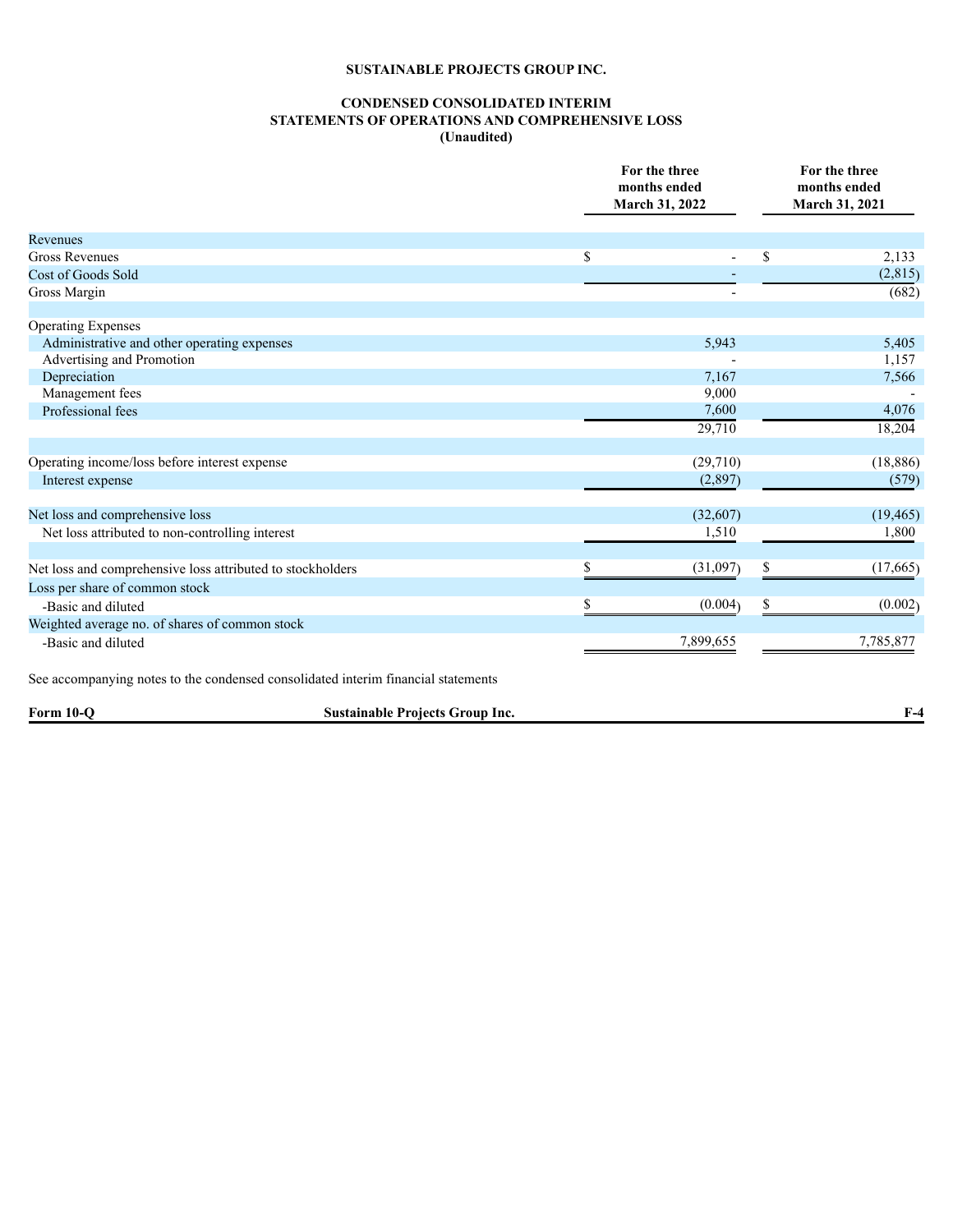#### **CONDENSED CONSOLIDATED INTERIM STATEMENTS OF STOCKHOLDERS' DEFICIT For the Three Months Ended March 31, 2022 and 2021**

| <b>For March 31, 2022</b>               | Common<br><b>Shares</b> | Par<br><i>Value</i> at<br><i><b>SO.001</b></i><br><b>Amount</b> | <b>Additional</b><br>Paid in<br>Capital                          | <i><b>Obligation</b></i><br>to Issue<br><b>Shares</b> | <b>Accumulated</b><br><b>Deficit</b> | $Non-$<br>controlling<br><i>Interests</i>        | <b>Total</b> |
|-----------------------------------------|-------------------------|-----------------------------------------------------------------|------------------------------------------------------------------|-------------------------------------------------------|--------------------------------------|--------------------------------------------------|--------------|
| Balance, December 31, 2021              | 8,085,877               | $\mathbb{S}$<br>808                                             | \$3,091,097                                                      | 21,098<br>S.                                          | \$ (3,243,727)                       | \$.<br>66,979                                    | \$(63,745)   |
| Shares issued for debt at \$0.033/share | 640,000                 | 64                                                              | 21,034                                                           | (21,098)                                              |                                      |                                                  |              |
| Net loss and comprehensive loss         |                         |                                                                 |                                                                  |                                                       | (31,097)                             | (1,510)                                          | (32,607)     |
| Balance, March 31, 2022                 | 8,725,877               | 872                                                             | \$3,112,131                                                      |                                                       | (3,274,824)<br>\$.                   | 65,469<br>\$                                     | \$(96,352)   |
| <b>For March 31, 2021</b>               |                         | Common<br><b>Shares</b>                                         | Par<br><i>Value</i> at<br><i><b>SO.0001</b></i><br><b>Amount</b> | <b>Additional</b><br>Paid-in<br>Capital               | <b>Accumulated</b><br><b>Deficit</b> | $Non-$<br><b>Controlling</b><br><i>Interests</i> | <b>Total</b> |
| Balance, December 31, 2020              |                         | 7,785,877                                                       | 7785<br>S.                                                       | \$3,080,627                                           | \$ (3,100,629)                       | $\mathbb{S}$<br>74,292                           | \$55,068     |
| Net loss and comprehensive loss         |                         |                                                                 |                                                                  |                                                       | (17,665)                             | (1,800)                                          | (19, 465)    |
| Balance, March 31, 2021                 |                         | 7,785,877                                                       | 778<br>\$                                                        | \$3,080,627                                           | \$ (3,118,294)                       | \$<br>72,492                                     | \$35,603     |

See accompanying notes to the condensed consolidated interim financial statements

| $\sim$<br>Form<br>. | roup<br>-lnc.<br><b>Projects</b><br>stainable<br>.suc |  |
|---------------------|-------------------------------------------------------|--|
|                     |                                                       |  |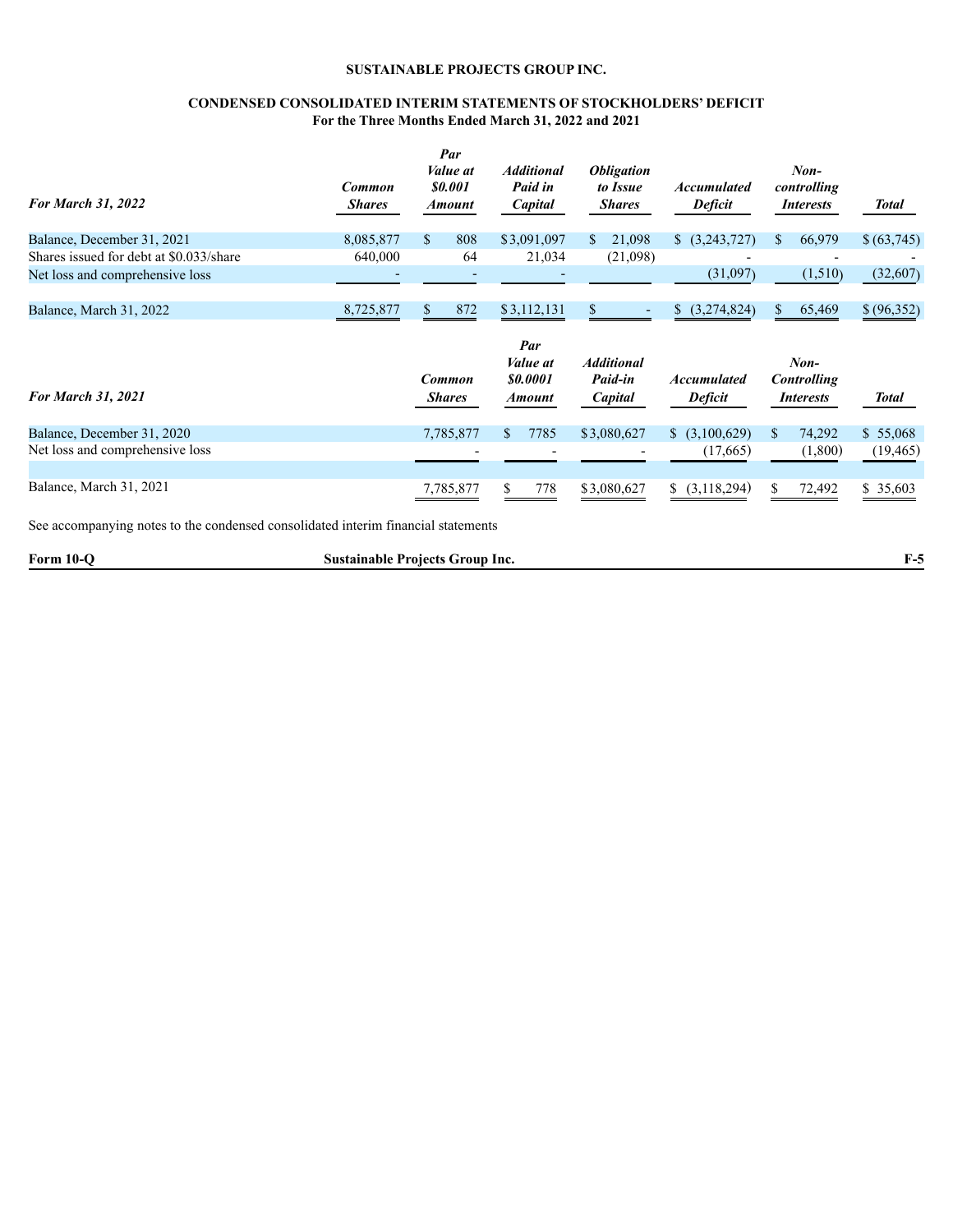#### <span id="page-8-0"></span>**CONDENSED CONSOLIDATED INTERIM STATEMENTS OF CASH FLOWS**

|                                                                                   |                                        | For the three<br>months ended<br>March 31, 2022 |          | For the three<br>months ended<br>March 31, 2021 |           |
|-----------------------------------------------------------------------------------|----------------------------------------|-------------------------------------------------|----------|-------------------------------------------------|-----------|
| <b>Cash Flows from operating activities:</b>                                      |                                        |                                                 |          |                                                 |           |
| Net loss and comprehensive loss                                                   |                                        | \$                                              | (32,607) | \$                                              | (19, 465) |
| Adjustments to reconcile net income(loss) to net                                  |                                        |                                                 |          |                                                 |           |
| cash used in operating activities:                                                |                                        |                                                 |          |                                                 |           |
| Depreciation                                                                      |                                        |                                                 | 7,167    |                                                 | 7,566     |
| Changes in current assets and liabilities                                         |                                        |                                                 |          |                                                 |           |
| Prepaid expenses                                                                  |                                        |                                                 | 514      |                                                 | 1,672     |
| Inventory                                                                         |                                        |                                                 |          |                                                 | 4,558     |
| Interest payable                                                                  |                                        |                                                 | 2,897    |                                                 | 580       |
| Accounts payable and accrued expenses                                             |                                        |                                                 | (16,978) |                                                 | 5,053     |
| Amount due to related parties                                                     |                                        |                                                 | 9,010    |                                                 | 1,200     |
| Net cash provided by (used in) operating activities                               |                                        |                                                 | (29,997) |                                                 | 1,164     |
| <b>Cash Flows from investing activities:</b>                                      |                                        |                                                 |          |                                                 |           |
| Net Cash used in investing activities                                             |                                        |                                                 |          |                                                 |           |
| <b>Cash Flows from financing activities:</b>                                      |                                        |                                                 |          |                                                 |           |
| Net Cash generated from financing activities                                      |                                        |                                                 |          |                                                 |           |
| Net (decrease) increase in cash and cash equivalents                              |                                        |                                                 | (29,997) |                                                 | 1,164     |
| Cash and cash equivalents at beginning of period                                  |                                        |                                                 | 55,971   |                                                 | 1,265     |
| Cash and cash equivalents at end of period                                        |                                        | \$                                              | 25,974   | \$                                              | 2,429     |
| <b>Supplemental Disclosures</b>                                                   |                                        |                                                 |          |                                                 |           |
| Cash paid for:                                                                    |                                        |                                                 |          |                                                 |           |
| Interest                                                                          |                                        | $\boldsymbol{\mathbb{S}}$                       |          | $\$$                                            |           |
| Taxes                                                                             |                                        | $\overline{\mathbf{S}}$                         |          | $\overline{\mathbb{S}}$                         |           |
| See accompanying notes to the condensed consolidated interim financial statements |                                        |                                                 |          |                                                 |           |
| Form 10-O                                                                         | <b>Sustainable Projects Group Inc.</b> |                                                 |          |                                                 | $F-6$     |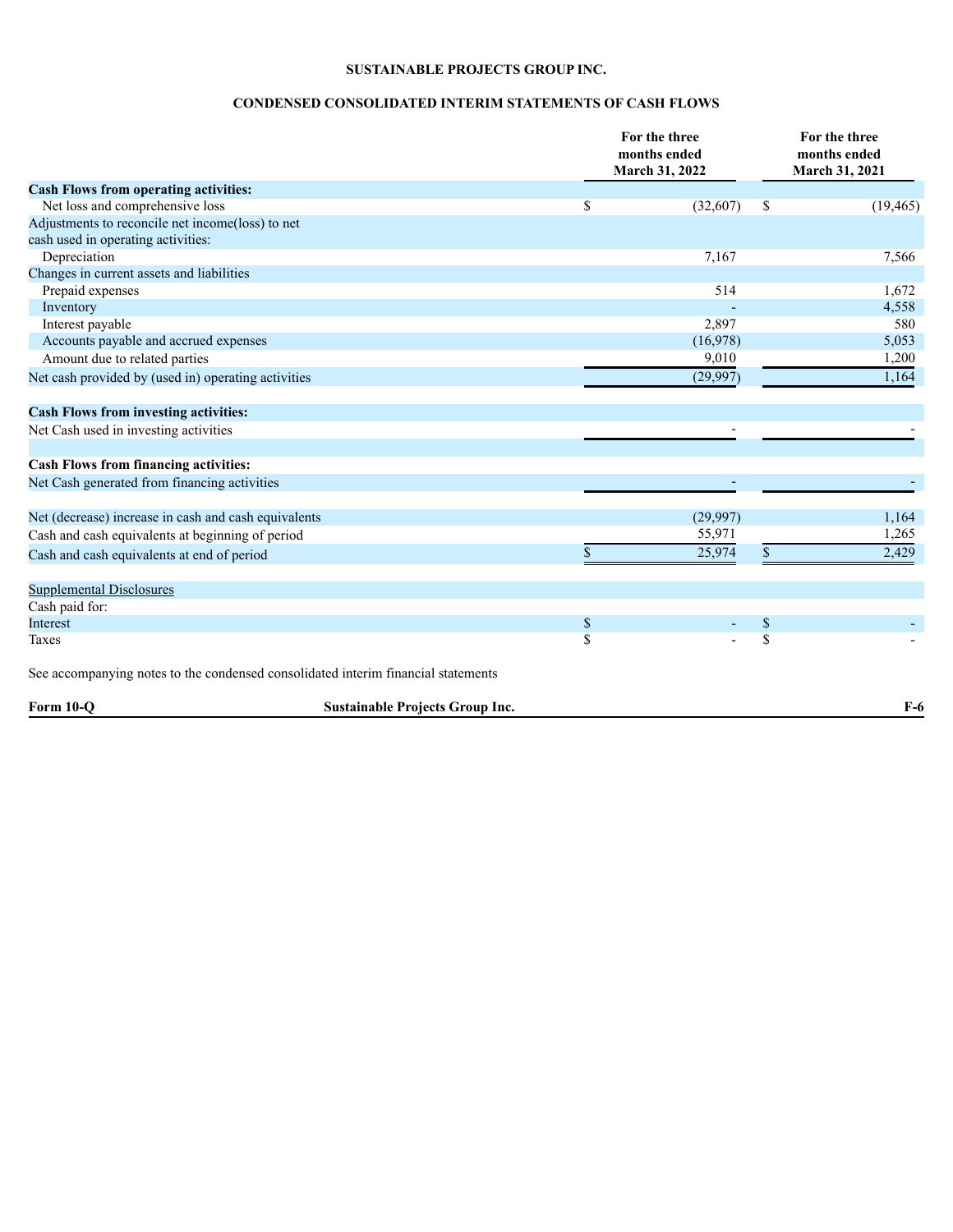#### <span id="page-9-0"></span>**NOTES TO THE CONDENSED CONSOLIDATED INTERIM FINANCIAL STATEMENTS MARCH 31, 2022**

#### **1. Organization and Nature of Operations**

Sustainable Projects Group Inc. ("the Company") was incorporated in the State of Nevada, USA on September 4, 2009 as Blue Spa Incorporated which was engaged in the development of an internet based retailer of a multi-channel concept combining a wholesale distribution with a retail strategy relating to the quality personal care products, fitness apparel and related accessories. On December 19, 2016, the Company amended its name from "Blue Spa Incorporated" to "Sustainable Petroleum Group Inc." On September 6, 2017, the Company obtained a majority vote from its shareholders to amend the Company's name from "Sustainable Petroleum Group Inc." to "Sustainable Projects Group Inc." to better reflect the business it has undertaken. The name change was effective on October 20, 2017.

The Company is a multinational business development company that pursue investments and partnerships with companies across sustainable sectors. It is continually evaluating and acquiring assets for holding and/or for development. The Company is involved in consulting services and collaborative partnerships.

The Company's year-end is December 31.

#### **2. Going Concern**

These condensed consolidated interim financial statements have been prepared in conformity with generally accepted accounting principles in the United States or "GAAP", which contemplate continuation of the Company as a going concern. However, the Company has limited operations and has sustained operating losses resulting in a deficit. In view of these matters, realization of a major portion of the assets in the accompanying balance sheet is dependent upon the continued operations of the Company, which in turn is dependent upon the Company's ability to meet its financing requirements, and the success of its future operations.

The Company has accumulated a deficit of \$3,274,824 since inception and has yet to achieve profitable operations and further losses are anticipated in the development of its business. The Company's ability to continue as a going concern is in substantial doubt and is dependent upon obtaining additional financing and/or achieving a sustainable profitable level of operations. The consolidated financial statements do not include any adjustments that might result from the outcome of this uncertainty.

The Company has \$25,974 cash on hand as at March 31, 2022. The Company will need to raise additional cash in order to fund ongoing operations over the next 12 month period. The Company may seek additional equity as necessary and it expects to raise funds through private or public equity investment in order to support existing operations and expand the range of its business. There is no assurance that such additional funds will be available for the Company on acceptable terms, if at all.

#### **3. Summary of accounting policies**

#### Basis of presentation

While the information presented is unaudited, it includes all adjustments, which are, in our opinion of management, necessary to present fairly the financial position, result of operations and cashflows for the interim period presented in accordance with accounting principles generally accepted in the United States of America. All adjustments are of a normal recurring nature. These consolidated interim financial statements should be read in conjunction with the Company's December 31, 2021 annual financial statements. Operating results for the three months ended March 31, 2022 are not necessarily indicative of the results that can be expected for the year ended December 31, 2022.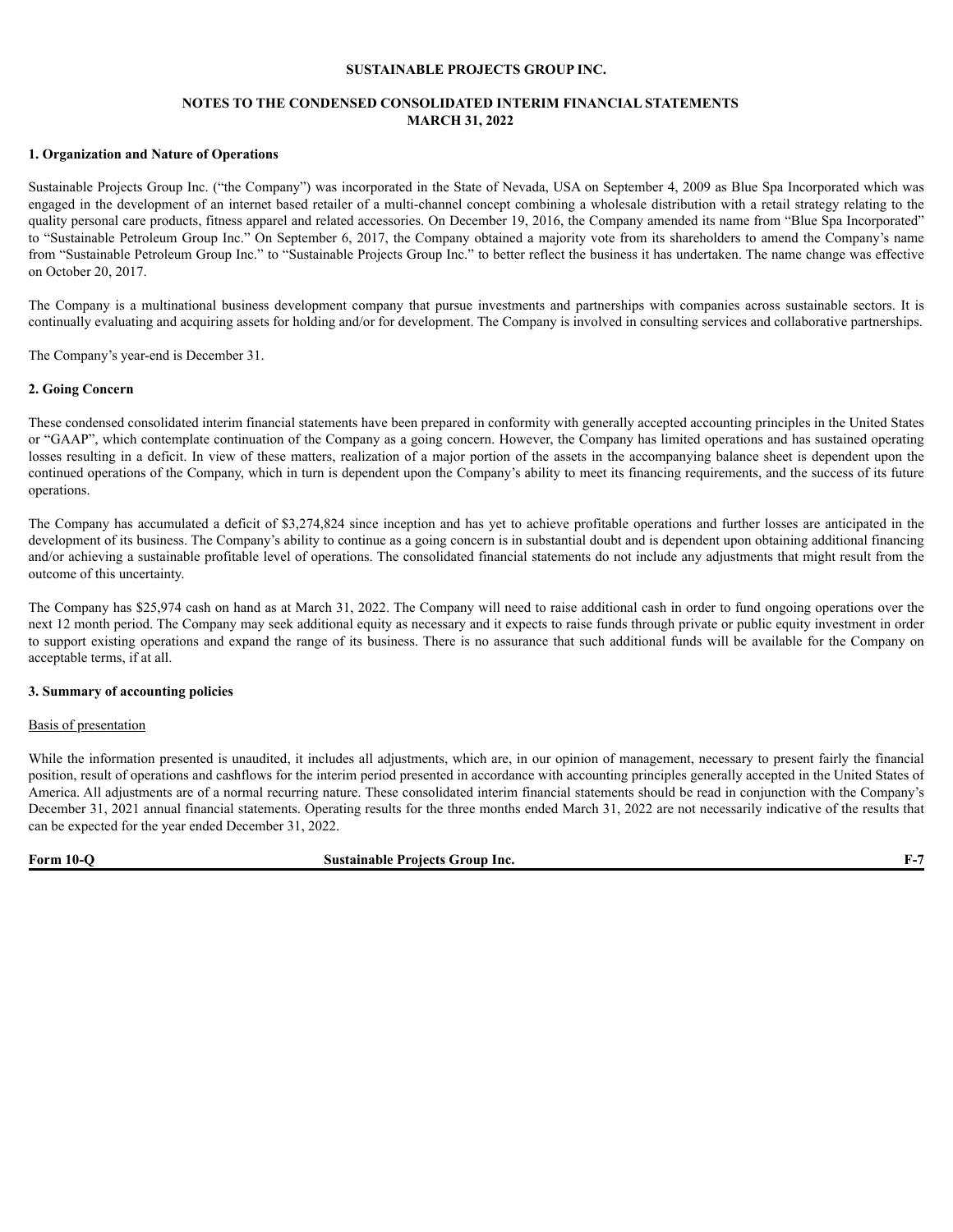The accompanying condensed consolidated unaudited interim financial statements include the accounts of the Company, it's wholly subsidiary YER Brands Inc., and its joint venture, Hero Wellness Systems Inc. (formerly Vitalizer Americas Inc.) The Company controls 55% of Hero Wellness Systems Inc. Pursuant to Accounting Standards Codification Topic 810, the joint venture company is considered as a variable interest entity that requires the Company to consolidate its accounts. All intercompany balances and transactions have been eliminated in the consolidation. The operating results of the joint venture have been included in the Company's consolidated financial statements and the non-controlling interest that were not attributable to the Company have been reported separately.

#### Significant Accounting Policies

There have been no material changes in the Company's significant accounting policies to those previously disclosed in the December 31, 2021 annual report.

#### Use of estimates

The preparation of the consolidated interim financial statements in conformity with generally accepted accounting principles requires management to make estimates and assumptions that affect the reported amounts of assets and liabilities and disclosure of contingent assets and liabilities at the date of the financial statements and the reported amounts of revenue and expenses during the reporting period. Management makes its best estimate of the ultimate outcome for these items based on historical trends and other information available when the financial statements are prepared. Changes in estimates are recognized in accordance with the accounting rules for the estimate, which is typically in the period when new information becomes available to management. Actual results could differ from those estimates.

#### Segment Reporting

The Company reports segment information based on the "management" approach. The management approach designates the internal reporting used by management for making decisions and assessing performance of its corporation wide basis in comparison to its various businesses. The Company has three reportable segments. The business operations consist of Hero Wellness Systems, YER Brands and Sustainable Projects Group. The segments are determined based on several factors including the nature of products and services, nature of production processes and delivery channels and consultancy services. The operating segment's performance is evaluated based on its segment income. Segment income is defined as the gross sales and miscellaneous income. At March 31, 2022, revenues were reported as follows:

|                            |                                        | For the three<br>months ended<br>March 31, 2022 | For the three<br>Months ended<br>March 31, 2021 |               | For the twelve<br>months ended<br>December 31 2021 |
|----------------------------|----------------------------------------|-------------------------------------------------|-------------------------------------------------|---------------|----------------------------------------------------|
| <b>Sales</b>               |                                        |                                                 |                                                 |               |                                                    |
| Sustainable Projects Group | \$                                     | $\overline{\phantom{a}}$                        | \$<br>$\blacksquare$                            | \$            |                                                    |
| <b>YER Brands</b>          |                                        |                                                 | 233                                             |               | 233                                                |
| Hero Wellness Systems      |                                        |                                                 | 1,900                                           |               | 5,120                                              |
| <b>Total Sales</b>         |                                        |                                                 | 2,133                                           |               | 5,353                                              |
| <b>Total Assets</b>        |                                        |                                                 |                                                 |               |                                                    |
| Sustainable Projects Group | \$                                     | 29,295                                          | 9,215                                           | <sup>\$</sup> | 59,805                                             |
| <b>YER Brands</b>          |                                        | 247,941                                         | 276,705                                         |               | 255,108                                            |
| Hero Wellness Systems      |                                        | 53,028                                          | 56,675                                          |               | 53,028                                             |
| <b>Total Assets</b>        |                                        | 330,264                                         | 342,595                                         |               | 367,941                                            |
| Form 10-Q                  | <b>Sustainable Projects Group Inc.</b> |                                                 |                                                 |               |                                                    |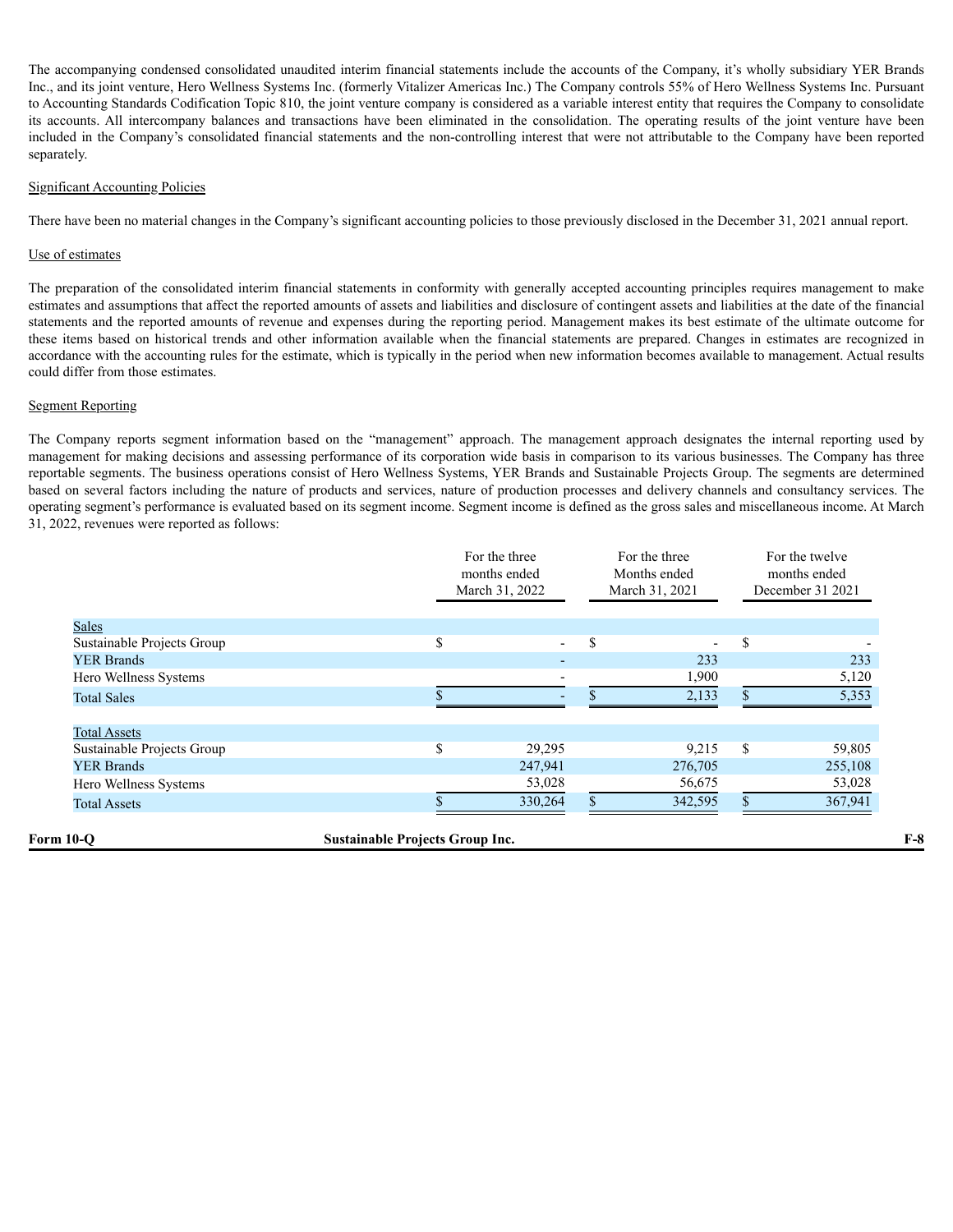#### Recently issued accounting pronouncements

The Company adopts new pronouncements relating to generally accepted accounting principles applicable to the Company as they are issued, which may be in advance of their effective date. Management does not believe that any pronouncements not included above will have a material effect on the accompanying financial statements.

#### **4. Inventory**

|                                        | Mar 31, 2022 |        | Dec 31, 2021 |        |
|----------------------------------------|--------------|--------|--------------|--------|
| Hero Wellness Systems (Finished goods) |              | 53,028 |              | 53,028 |
| YER Brands (Materials)                 |              | 3.939  |              | 3.939  |
| Total                                  |              | 56,967 |              | 56,967 |
| rrniture and equinment                 |              |        |              |        |

#### **5. Office furniture and equipment**

|                          | Dec 31, 2021 | Dec 31, 2021 |
|--------------------------|--------------|--------------|
| Cost – YER Brands        | 9.789        | 9,789        |
| Accumulated depreciation | (7.914)      | (7.497)      |
| Total                    | .875         | 2.292        |

Depreciation for the three months ended March 31, 2022 was \$417 (2021 year - \$2,881)

#### **6. Asset purchase and goodwill:**

On May 8 2020, the Company entered into a Letter of Intent with Sawyer & Samantha Sparks to purchase all marketing rights, production know-how and limited existing inventory and equipment (the "Assets") of Soy-yer Dough. Soy-yer Dough is a gluten free modeling clay. As part of the agreement, the Company issued 105,264 common shares to Sawyer & Samantha Sparks for meeting certain milestones which were at \$2.85 per share that was valued at \$300,002.

Goodwill has been recorded on the Soy Yer Dough purchase as the amount of the investment was greater than the identifiable net assets purchased. The amount is not amortized but rather is tested for impairment at least annually. The identifiable assets and goodwill was calculated as follows:

| <b>Purchase Price</b>   | 300,002 |
|-------------------------|---------|
|                         |         |
| Allocated to - License  | 135,000 |
| Equipment               | 5,000   |
| Inventory               | 3,250   |
| Identifiable net assets | 143,250 |
|                         |         |
| Allocated to Goodwill   | 156.752 |

#### **7. Intangible Assets**

The intellectual property and trademarks acquired on the Soy-yer Dough purchase (See Note 6 *Asset purchase and goodwill)* were identified as intangible assets with finite useful lives and are amortized on a straight-line basis over their useful lives of five years. Amortization commences when the assets are available for use. Intellectual properties consist of production process, know-how, product recipe, marketing, and branding.

| $\sim$<br>10-<br><b>Form</b> | Group<br>-Inc.<br>Projects<br>amable<br>. АН" |  |
|------------------------------|-----------------------------------------------|--|
|                              |                                               |  |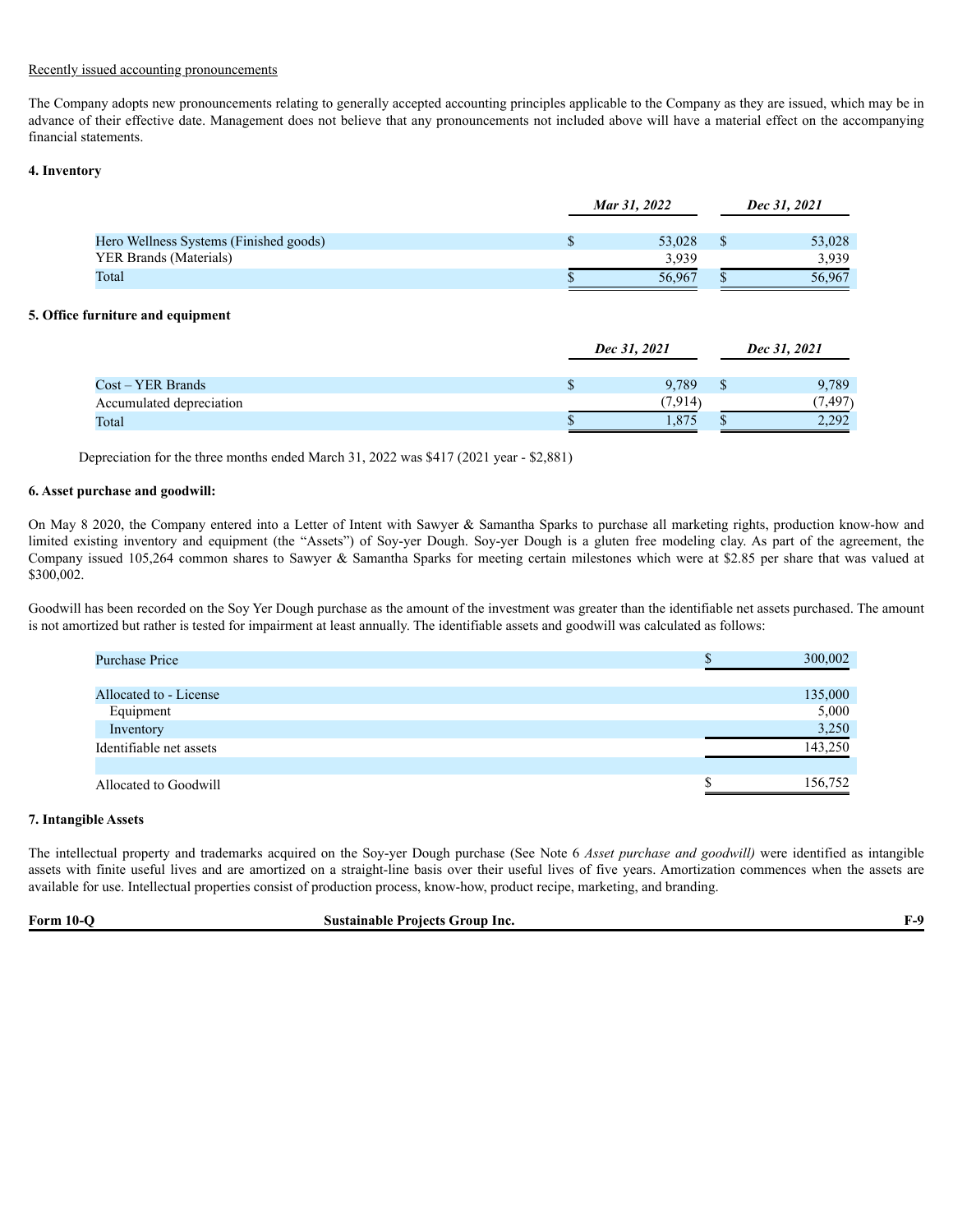|                         |         | March 31, 2022           |  |        |     | December 31.<br>2021 |
|-------------------------|---------|--------------------------|--|--------|-----|----------------------|
|                         | Cost    | Net<br>Depreciation      |  |        | Net |                      |
| Intellectual properties | 135,000 | 50,625                   |  | 84,375 |     | 91,125               |
| Trademark, patent       | 593     | $\overline{\phantom{0}}$ |  | 593    |     | 593                  |
|                         | 135,593 | 50,625                   |  | 84,968 |     | 91,718               |

Amortization for the three months ended March 31, 2022 was \$6,750 (2021 year - \$27,000)

Amortization for over the remaining 4 years will be as follows:

| Year ended December 31 |        |
|------------------------|--------|
| 2022                   | 20,250 |
| 2023                   | 27,000 |
| 2024                   | 27,000 |
| 2025                   | 10,125 |
| Total                  | 84,375 |

#### **8. Accounts payable and accrued liabilities**

Accounts payable and accrued liabilities as of March 31, 2022 are summarized as follows:

|                     | Mar 31, 2022 | Dec 31, 2021 |
|---------------------|--------------|--------------|
| Accounts payable    | 152.389      | 162,067      |
| Accrued liabilities | 4.200        | 11,500       |
| Total               | 156,589      | 173,567      |

#### **9. Note payable, Convertible notes payable and Obligation to issue shares**

On March 1, 2019, the Company entered into an unsecured loan agreement for \$50,000 with an interest rate of 3.5% per annum. The loan is due on or before April 15, 2022. On March 28, 2022, the loan agreement has been extended to April 15, 2024. At March 31, 2022, there was \$5,403 in accrued interest (December 31, 2021- \$4,972).

On July 12, 2019, the Company entered into an unsecured convertible loan agreement with a relative of the CEO for \$20,000 with an interest rate of 3.0% per annum. The loan is due on or before July 12, 2022. The lender has the option to convert the whole loan and the accrued interest into shares of the Company at the price of \$1.45 per share. On May 10, 2021, the Company agreed to a debt settlement arrangement whereby it would issue 640,000 common shares for principal amount of \$20,000 plus accrued interest and fees valued at \$1,098. The transaction value was calculated to be \$0.033 per share. The shares were issued during the period ended March 31, 2022.

On July 23, 2021, the Company received \$100,000 pursuant to a two-year unsecured convertible promissory note payable, bearing an interest at 10% per annum. The loan may be renewed at the option of the Lender and is secured via a security agreement supported by Company's present and future assets. The outstanding principal and unpaid accrued interest will automatically convert into shares of the Company on or before the maturity date upon the closing of a "Qualified Transaction" to an amount equal to 25% of the fully diluted capitalization of the Company on a post-money basis. If the event that the Qualified Transaction is not consummated on or prior to the maturity date, the Lender has the right to convert the principal and unpaid accrued interest of the note into shares of the Company to an amount equal to 25% of the fully diluted capitalization of the Company. A Qualified Transaction is defined as the reverse merger of the Company with a target company. At March 31, 2022, the accrued unpaid interest was \$6,767 (December 31, 2021 - \$4,301).

The total interest payable on the loans at March 31, 2022 was \$12,170 (2021 year - \$9,273).

#### **10. Common stock**

The following stock transaction occurred in the Company during March 31, 2022:

a) The Company issued 640,000 common shares for a debt settlement for a convertible note payable of \$20,000 and accrued interest of \$1,098.

The following transactions occurred during the year ended December 31, 2021:

a) The Company reached a debt settlement arrange to issue 640,000 shares of common stock for a convertible note payable of \$20,000 and accrued interest of \$1,098, a \$0.033 per share value .

(See Note (*Note payable, Convertible note payable and Obligation to issue shares).*

b) 300,000 shares of common stock were issued for consulting services of \$10,500, a \$0.035 per share value.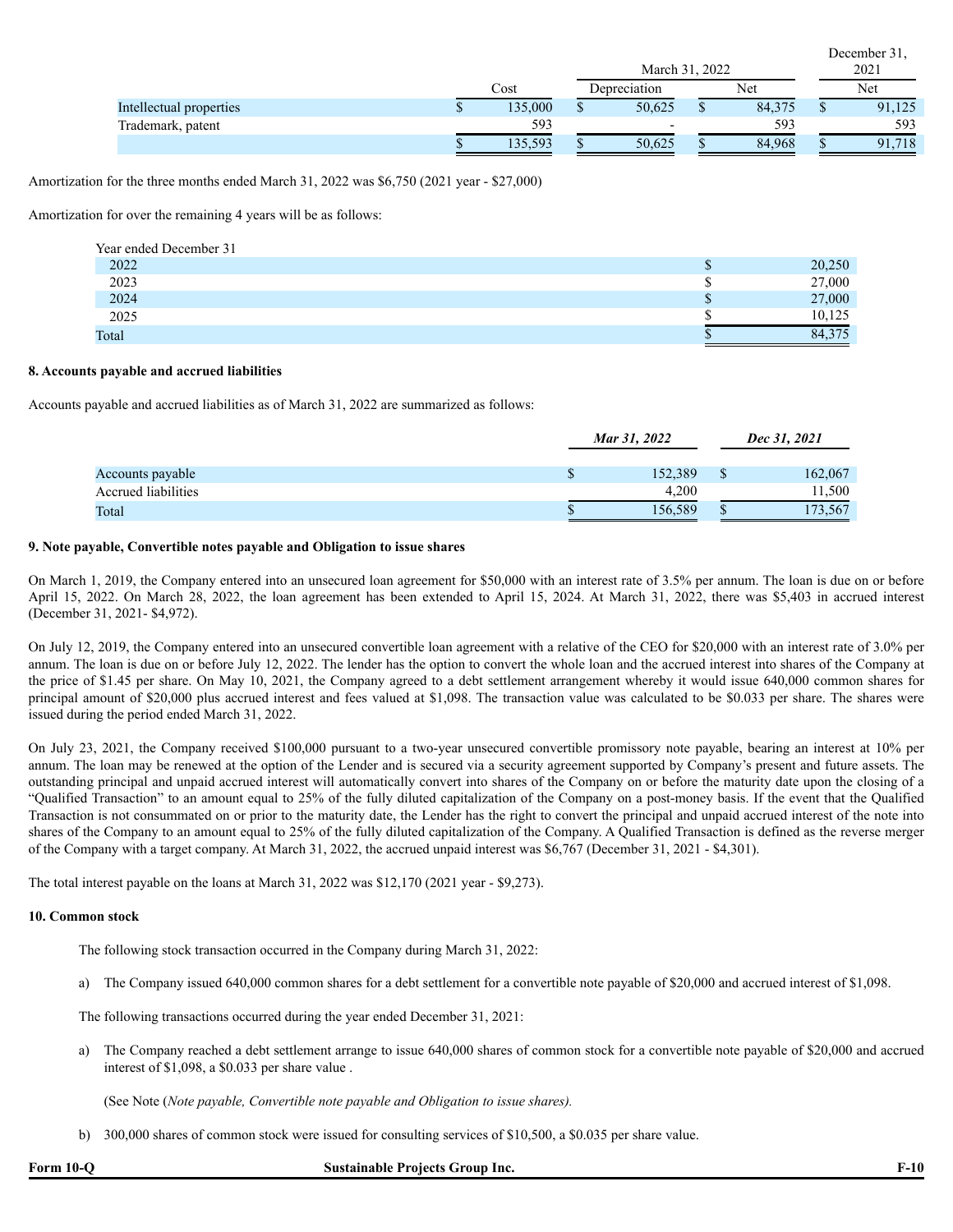#### **11. Equity in joint venture, non-controlling interest**

#### *Hero Wellness Systems Inc.*

The Company has a controlling interest of 55% in a joint venture of Hero Wellness Systems Inc. ("Hero")(formerly Vitalizer Americas Inc.) (See Note 13). Hero is in the business of importing, marketing, distribution and sale of luxury massage therapeutic chairs. Hero is still in its early stages of development. The company participated in several conferences to showcase and introduce its products in the market. The company has ordered and received inventory for sale. The following summary information on the joint venture amounts are based on contributions received from activities since inception through to March 31, 2022 and December 31, 2021 with intercompany transactions eliminated:

|             |                                                                             |              | Mar 31 2022 |              | Dec 31, 2021 |
|-------------|-----------------------------------------------------------------------------|--------------|-------------|--------------|--------------|
|             | Assets                                                                      | $\mathbf{s}$ | 53,028      | $\mathbf S$  | 53,028       |
|             | Liabilities                                                                 |              | (12,888)    |              | (9,643)      |
|             | <b>Net Assets</b>                                                           | \$           | 40,140      | \$           | 43,385       |
|             | Revenues                                                                    | $\mathbb{S}$ | ٠           | $\mathbb{S}$ | 5,120        |
|             | Expenses                                                                    |              | (3,355)     |              | (21, 371)    |
|             | Net Income                                                                  | \$           | (3,355)     | \$           | (16,251)     |
|             | Company's joint venture interest portion on net income                      | \$           | (1, 845)    |              | (8,938)      |
|             | Non-controlling joint venture interest on net income                        | \$           | (1,510)     | \$           | (7,313)      |
|             | Company's Capital contribution to joint venture                             | $\mathbb{S}$ | 286,825     | \$           | 286,825      |
|             | Company's joint venture interest portion in net assets                      | \$           | 22,077      | \$           | 23,862       |
|             | Total Equity of Joint Venture                                               | \$           | 443,275     | \$           | 443,275      |
|             | Company's portion of the Joint Venture                                      |              | 286,825     |              | 286,825      |
|             | Non-controlling interest portion in equity                                  |              | 156,450     |              | 156,450      |
|             | Reduced by losses to date                                                   |              |             |              |              |
|             | Prior years                                                                 |              | (89, 471)   |              | (82, 158)    |
|             | Current period                                                              |              | (1,510)     |              | (7,313)      |
|             | Net non-controlling interest portion in equity, adjusted for losses to date |              | 65,469      | \$           | 66,979       |
| Form $10-o$ | <b>Sustainable Projects Group Inc.</b>                                      |              |             |              | $F-11$       |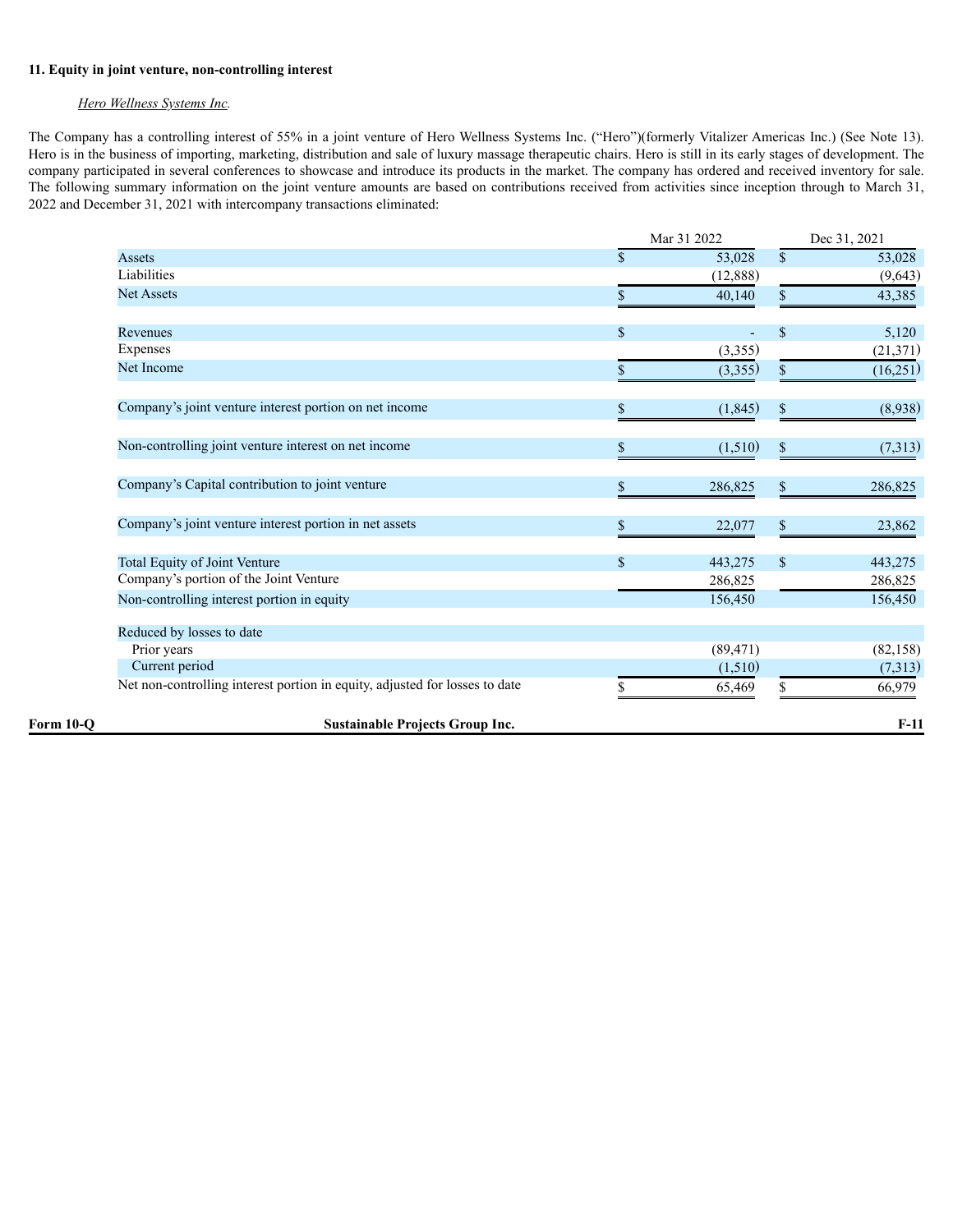#### **12. Related party transactions**

During the three months ended March 31, 2022, the Company incurred management fees from a director/officer totalling an aggregate of \$6,000 (2021 year - \$24,000). At March 31, 2021, \$48,250 was owing to the director/officer for management fees, current and past due, and \$11,015 for out of pocket expenses. During the three months ended March 31, 2022, the Company incurred management fees from an officer totalling \$3,000 (2021 year - \$12,000). At March 31, 2022, \$12,766 was owing to that officer for past due salaries and \$15,000 for management fees.

At March 31, 2022, the Company owes a company controlled by the above two related parties of \$20,825 for office expenses.

See Note 9, *Notes payable, Convertible notes payable and Obligation to issue shares,* for a loan transaction with the relative of the CEO.

#### Transactions in Joint Ventures

The Company is currently involved in one joint venture business and has a majority control of Hero Wellness Systems Inc. Pursuant to Accounting Standards Codification Topic 810, this company is considered a variable interest entities that requires the Company to consolidate. It runs the day to day operations, makes all managerial decisions and has the voting power over this entity. The Company will provide and help in the financial support of this venture, on an as needed basis. Up to June 30, 2020, the Company also consolidated the accounts of Cormo USA Inc., a joint venture on which it has a 35% interest. On that date, the Company impaired the Cormo license and de-consolidated the operating results of Cormo USA Inc. from its consolidated financial statements.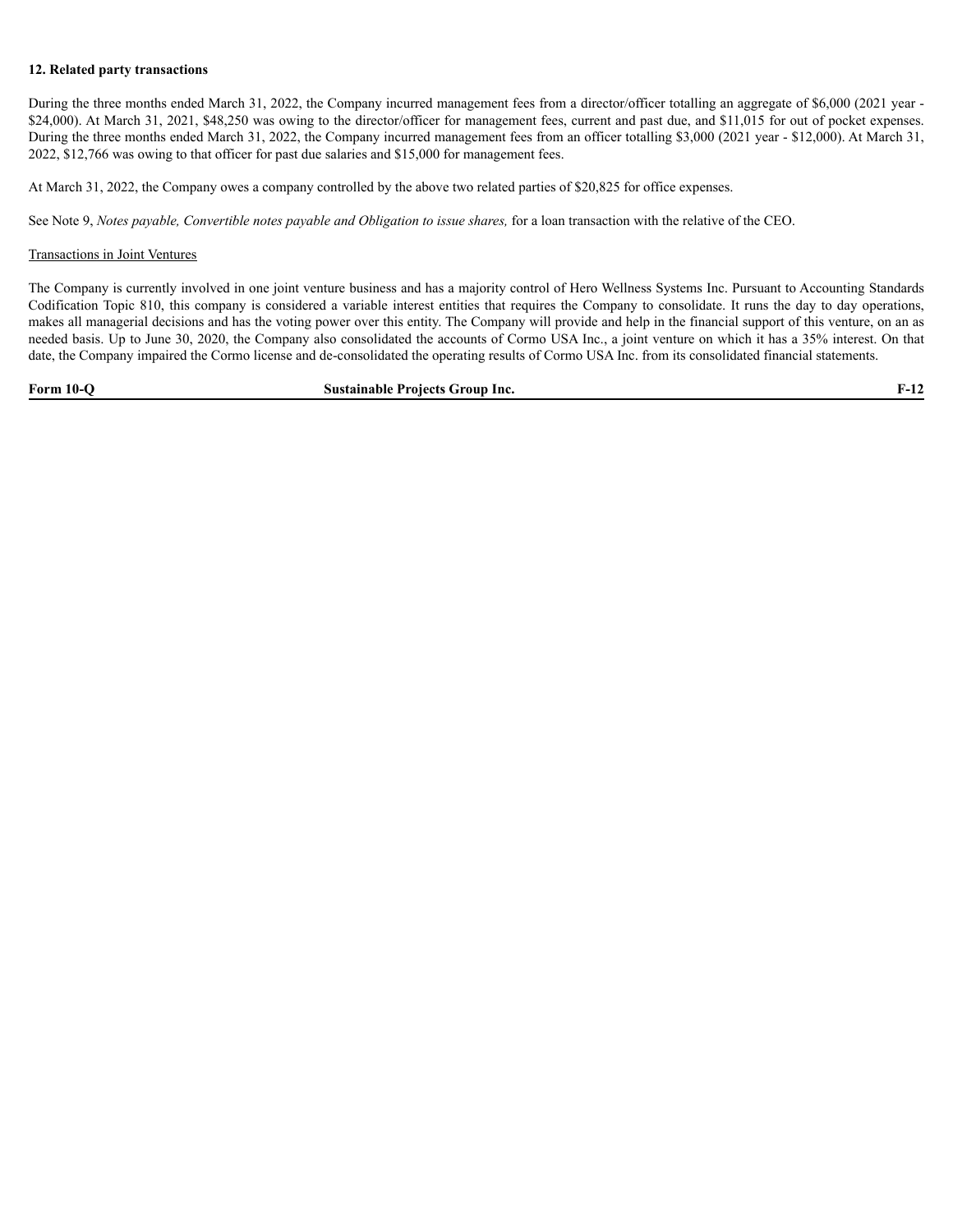#### *Hero Wellness Systems Inc.*

On September 29, 2018, the Company entered into a joint venture agreement with Vitalizer Americas Inc. with its principal purpose to import, sale and distribute certain products offered by Vitalizer International AG of Switzerland. In April 2019, Vitalizer Americas Inc.'s name was changed to Hero Wellness Systems Inc. as it was no longer dealing with Vitalizer International AG. The Company holds 55% interest, Christopher Grunder of Workplan Holding Inc. holds 15% interest and Kurt Muehlbauer holds 15% interest. Hero Wellness Systems is in the business of providing luxury massage therapy solutions. The operating results of Hero Wellness Systems Inc. have been incorporated in the consolidated financial statements of the Company. The non-controlling interest that were not attributable to the Company have been reported separately.

*Cormo USA Inc.*

The Company entered into a letter of intent with Cormo AG on October 25, 2018 to form a joint venture agreement for the Company to provide business development, market research, sourcing, distribution and overall operations of Cormo AG's exclusive unrestricted use of its patents and licenses in North America. Cormo AG is in the business of producing and developing peat moss replacement, natural foam products and technologies. On February 25, 2019 the joint venture shareholders' agreement was finalized with a group of investors whereby the Company holds 35% interest, Cormo AG holds 35% interest, Paul Meier holds 2.5% interest, Stefan Muehlbauer holds 2.5% interest, and other investors hold an aggregate of 25% interest. The other investors contributed an aggregate of \$400,000 to the joint venture. Pursuant to Accounting Standards Codification Topic 810, this company was considered a variable interest entity and its operating results were incorporated in the consolidated financial statements of the Company. The non-controlling interest that were not attributable to the Company have been reported separately. However, as noted above, at June 30, 2020 the Cormo license was recognized as impaired and the assets, liabilities and non-controlling interest of Cormo that were consolidated on the balance sheet were eliminated.

#### **16. Subsequent Events**

There were no subsequent events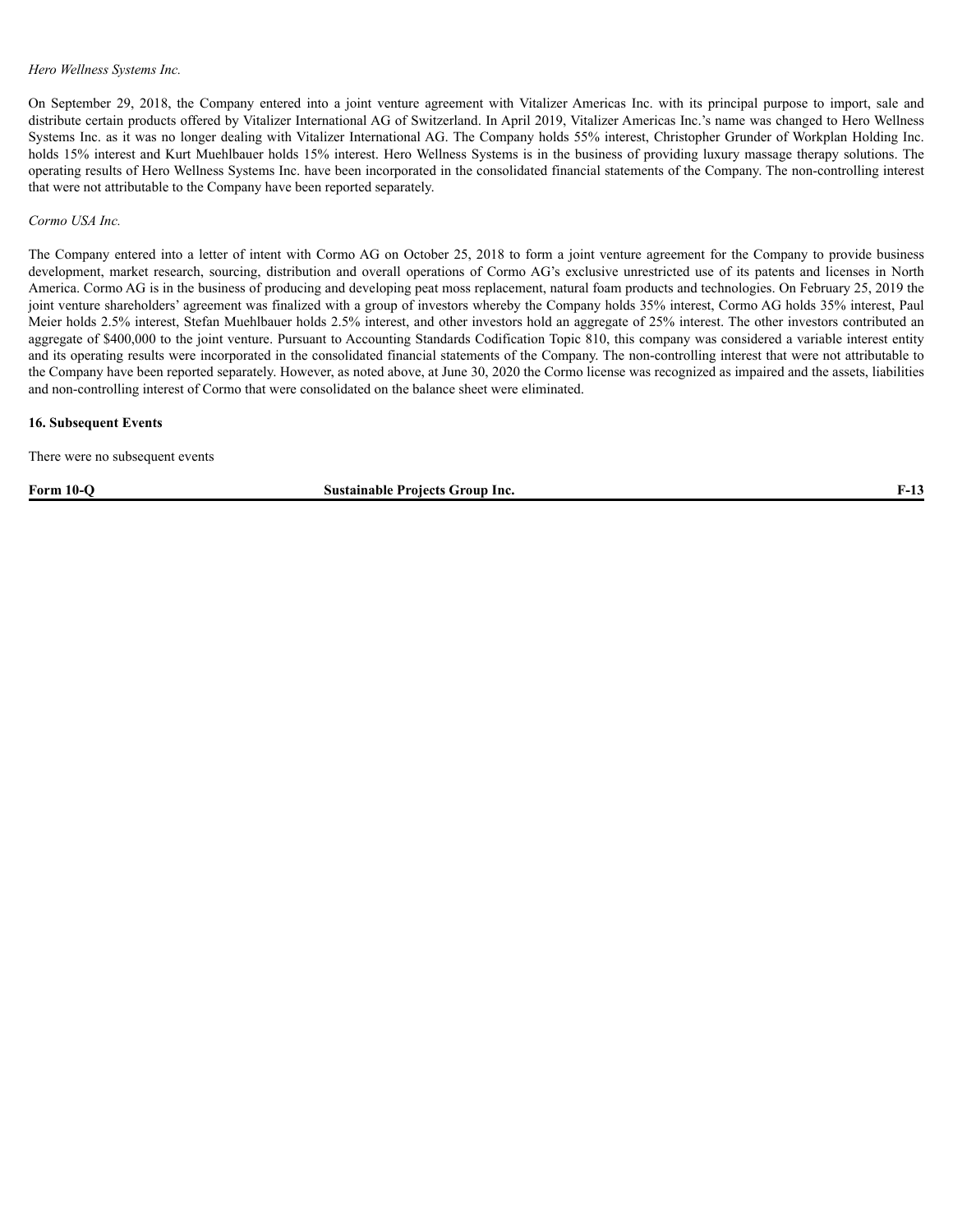#### **Item 2. Management's Discussion and Analysis of Financial Condition and Results of Operation**

#### **Cautionary Note Regarding Forward Looking Statements**

This quarterly report on Form 10-Q contains forward-looking statements within the meaning of Section 27A of the Securities Act of 1933, as amended, and Section 21E of the Securities Exchange Act of 1934, as amended. These forward-looking statements involve risks and uncertainties, including statements regarding Sustainable Projects Group Inc's. (SPGX's or the Company's) capital needs, business plans and expectations. Such forward-looking statements involve risks and uncertainties regarding SPGX's ability to carry out its planned development and production of products. Forward-looking statements are made, without limitation, in relation to SPGX's operating plans, SPGX's liquidity and financial condition, availability of funds, operating and exploration costs and the market in which SPGX competes. Any statements contained herein that are not statements of historical facts may be deemed to be forward-looking statements. In some cases, you can identify forward-looking statements by terminology such as "may", "will", "should", "expect", "plan", "intend", "anticipate", "believe", "estimate", "predict", "potential" or "continue", the negative of such terms or other comparable terminology. Actual events or results may differ materially. In evaluating these statements, you should consider various factors, including the risks outlined below, and, from time to time, in other reports SPGX files with the SEC. These factors may cause SPGX's actual results to differ materially from any forward-looking statement. SPGX disclaims any obligation to publicly update these statements, or disclose any difference between its actual results and those reflected in these statements. The information constitutes forward-looking statements within the meaning of the Private Securities Litigation Reform Act of 1995. Given these uncertainties, readers are cautioned not to place undue reliance on such forward-looking statements.

#### **Overview**

The following discussion of the Company's financial condition, changes in financial condition and results of operations for the nine months ended March 31, 2022 should be read in conjunction with the Company's audited consolidated financial statements and related notes for the full year ended December 31, 2021.

The Company is a business development company engaged in project development and holdings through value based investments and collaborative partnerships with companies across sustainable sectors. It is continually evaluating and acquiring assets for holding and or development. The Company initiated its goals by pursuing investment and partnerships amongst diversified holdings and companies globally. The Company is currently involved in the evaluation and acquisition of assets and partnerships for holding or business development activities with a continued focus on sustainability projects.

The Company's plan of operation for the next 12 months is to continue to evaluate and acquire assets and partnerships for holding or business development activities, and to collaborate, develop and create new assets with a continued focus on sustainability. The Company is currently evaluating other projects to find attractive partnerships to expand the Company's business development activities. Other projects of interest that management is currently researching are in the field of sustainability.

Covid-19 has had a significant impact on development of legacy projects, as well as the sourcing of new participations and partnerships. The company has experienced significant difficulty in virtually all aspects of project development, including but not limited to access to funding, sourcing of materials and machinery as well as staffing. For this reason, the company has undertaken a stringent cost cutting and operations optimization plan.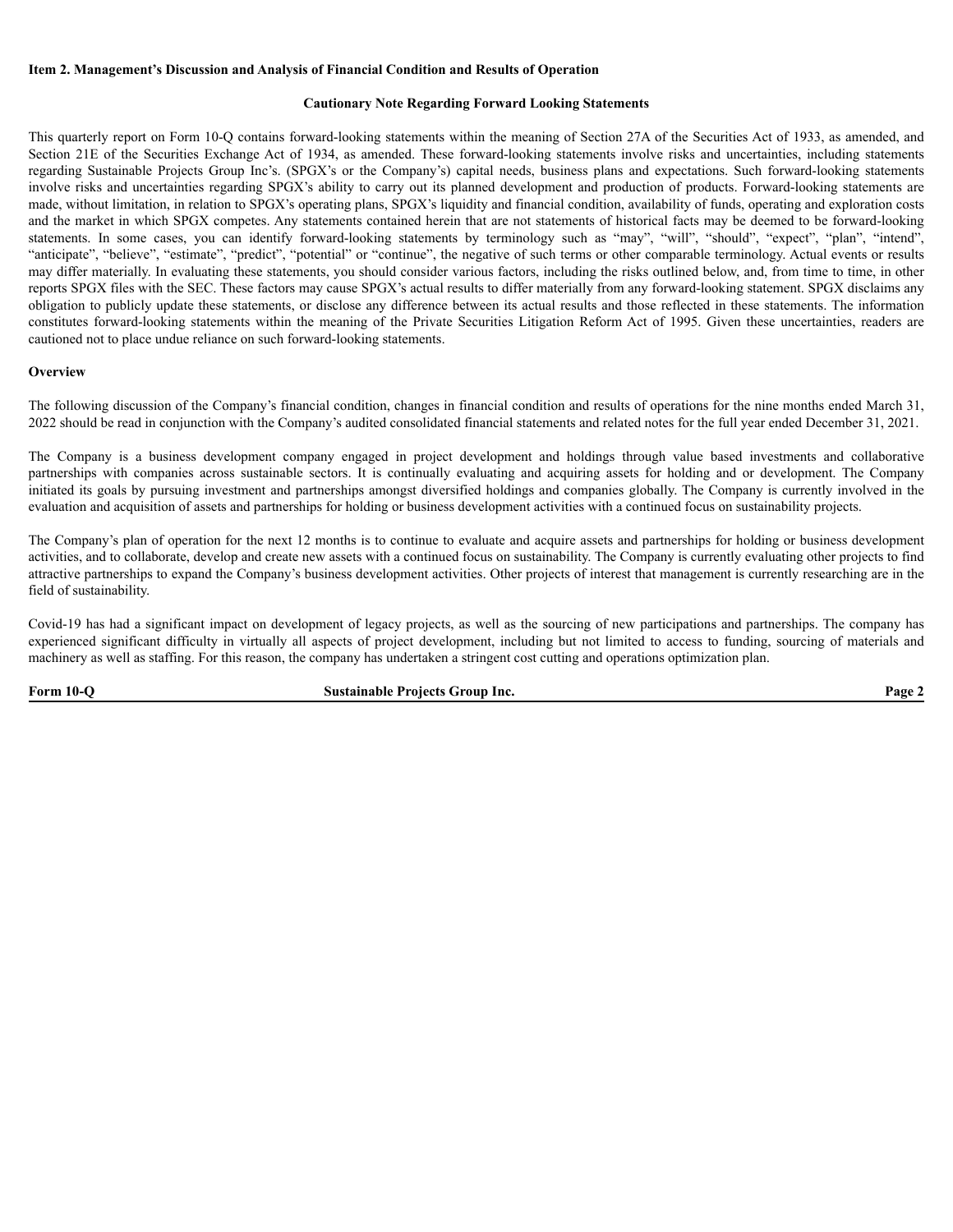Currently, the Company is engaged in the following projects:

- 1. Hero Wellness Systems Inc. and
- 2. YER Brands Inc.

#### *1. Hero Wellness Systems Inc.*

Hero Wellness Systems Inc. ("Hero Wellness") –Pursuant to the terms and conditions of a shareholder's agreement dated in September 29, 2018, the Company entered into a joint venture relationship originally for the purpose of importing, selling and distributing products offered by Vitalizer International of Switzerland. However, due to supplies and other processing issues, Hero Wellness has sourced its own supplier and is now importing, selling and distributing its own products. The Company's participation in the joint venture is 55%. The Company's role is to provide certain services, including general management and day to day operations of the joint venture. Currently, the joint venture is comprised of the following ownership: 55% the Company with the balance of ownership held by two non-controlling owners.

The Company was previously focused almost exclusively on the B2B market segment of the lifestyle and healthcare markets. B2B clients consisted of spas and salons, hotels and hospitality and entertainment venues in the United States. Covid has led to a near total collapse of B2B customer interest due to changes in disinfection between users and other safety protocols relating to Covid 19. This has led to a refocus on the B2C segment, focusing on direct to consumer sales through the company's webstore www.herochroma.com and additional websites operated by the company.

Hero Wellness Systems Inc. is dependent upon a functioning supply chain, as it sources finished products from its suppliers in China. Hero Wellness sees this as a risk-factor and is looking for alternative suppliers at this time. Thus far, the supplier has never experienced inventory shortfall, however increased logistics rates pose a risk to increased cost of goods sold. Additionally, due to its targeting retail customers through internet sales, as well as key account management to gain corporate customers, Hero Wellness is not dependent on singular customers. However, the company's products are considered luxury lifestyle products and thus are dependent on healthy consumer spending behavior. Slowdowns in consumer confidence could have a negative impact on purchasing behavior of these types of products across the economy. Additionally, the past 18 months have seen significant price erosion in the luxury massage chair segment, with several generic Chinese competitive products entering the market. This led to significant price pressures in this segment.

Hero Wellness Systems operates in a crowded market place. Several providers of massage chair products from low-end to high-end exist. Hero Wellness Systems Inc. operates in the high end-spectrum, competing against a number of established companies. The company aims to differentiate itself from existing providers through a higher level of service, including white glove delivery and significantly faster delivery times (through a US based in-sourced logistics operation).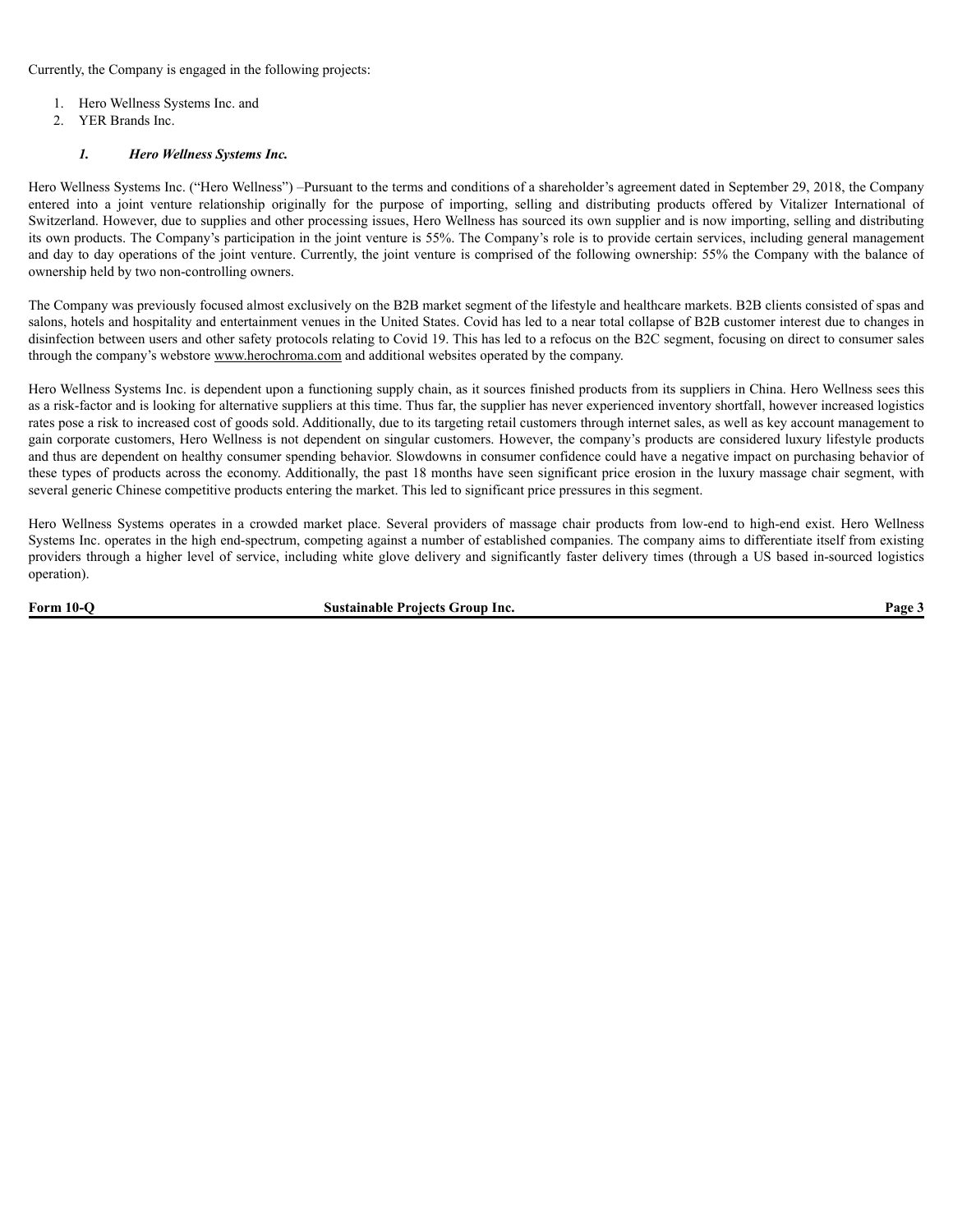#### **2. YER Brands Inc.**

On May 8th, 2020 Sustainable Projects Group Inc. signed a letter of intent with inventors of the Soy-yer Dough product line, Sawyer and Samantha Sparks, to purchase all production rights, know-how, trademarks and manufacturing equipment of Soy-yer Dough. Soy-yer Dough is a soy and corn-based, gluten free modelling clay. It is estimated that up 6% of the US population suffers from some form of gluten intolerance, with approximately 1% of the US population suffering from the more severe form, Celiac Disease.

The product gained initial commercial success when it was featured on the TV Show ABC's Shark Tank and was named as one of the most innovative product inventions by college students in the New York Times newspaper. Since its invention, the product has been sold in all 50 states in the United States, and to a smaller extent internationally, both online and in retail locations. However, with limited production capabilities and resources, growth prospects were limited.

Sustainable Projects Group has formed YER Brands Inc. as a wholly-owned subsidiary to establish increased production and distribution capabilities of the Yer Dough product line. Inventor and face of the brand, Sawyer Sparks, has agreed to take on the CEO position, while his wife and co-inventor Samantha Sparks will be responsible for production. Production facilities will be co-located with one of the Company's portfolio companies, Cormo USA Inc. manufacturing facility to benefit from raw material sourcing, logistics and marketing infrastructure synergies. As of May 8<sup>th</sup>, the new company had begun site improvement at the Rushville production site and shipped first retail-ready products by mid-May 2020. Currently the company does not produce retail ready products as the lack of production facilities, and significant problems in upscaling the production process will require significant development processes.

Previously Soy-yer Dough was sold through the Online B2C, Brick and Mortar, and Scholastic Market. Over the past years, predominantly driven by limited production capacities, a heavy focus was placed on the scholastic market. With COVID-19 related shutdowns, that market has been severely impacted and is currently virtually non-existent even as schools have reopened across the United States.

Upon production start, YER Brands Inc. had hoped place initial focus on low-hanging online sales opportunities and upon increasing production capabilities later in 2020 in the scholastic market. At this time these opportunities have no materlialized. Management does not anticipate significant revenues from the scholastic sales channel until future periods.

There is a multitude of modeling clays available on the market, Soy-yer Dough shines as a "Made in the USA" and a "Gluten-Free" product with a long track record of positive reviews in the US media. Management believes the product is well positioned for market expansion in the near term. Additionally, YER Brands Inc is in the planning stages for additional, value-added products that involve Soy-yer Dough modeling clay to further the product portfolio and potential revenue and profit generation.

The majority of raw ingredients required for the formulation of the product are widely available and produced in the United States. The company does not anticipate supply chain issues for the main ingredients of the Soy-Yer Dough line of products. Additional raw materials are widely available, and several sources of suppliers exist. The Company is not dependent on one single source of supplies for any of its ingredients and packaging materials and management sees limited supply chain and sourcing risks.

At this time, Yer Brands Inc. is searching for a production partner able to upscale the process and to comply with more stringent regulatory requirements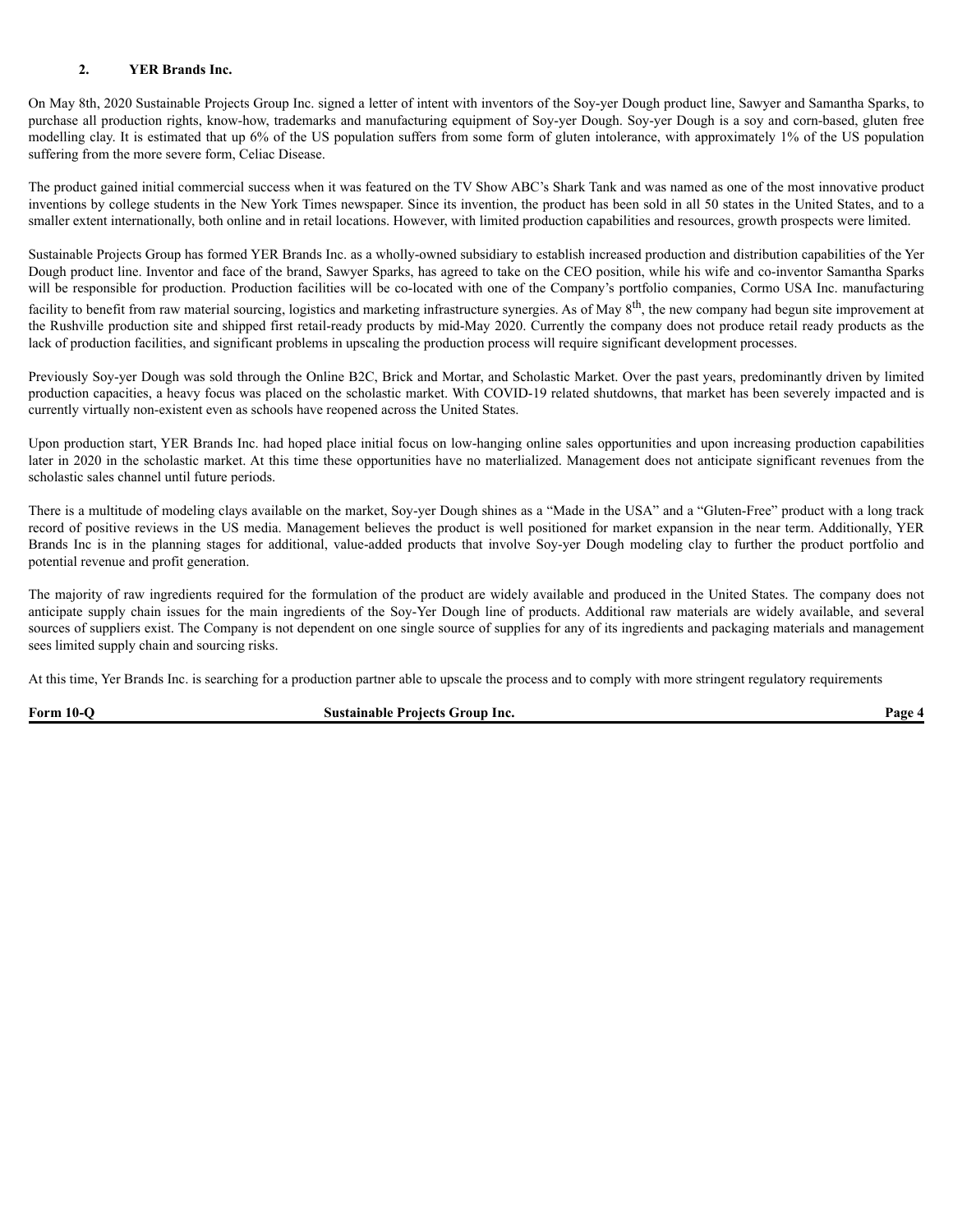#### **CONDENSED CONSOLIDATED INTERIM STATEMENTS OF OPERATIONS AND COMPREHENSIVE LOSS (Unaudited)**

|                                                            |    | For the three<br>months ended<br>March 31, 2022 | For the three<br>months ended<br>March 31, 2021 |
|------------------------------------------------------------|----|-------------------------------------------------|-------------------------------------------------|
| Revenues                                                   |    |                                                 |                                                 |
| <b>Gross Revenues</b>                                      | \$ | $\overline{\phantom{a}}$                        | \$<br>2,133                                     |
| Cost of Goods Sold                                         |    |                                                 | (2,815)                                         |
| Gross Margin                                               |    |                                                 | (682)                                           |
| <b>Operating Expenses</b>                                  |    |                                                 |                                                 |
| Administrative and other operating expenses                |    | 5,943                                           | 5,405                                           |
| Advertising and Promotion                                  |    |                                                 | 1,157                                           |
| Depreciation                                               |    | 7,167                                           | 7,566                                           |
| Management fees                                            |    | 9,000                                           |                                                 |
| Professional fees                                          |    | 7,600                                           | 4,076                                           |
|                                                            |    | 29,710                                          | 18,204                                          |
| Operating income/loss before interest expense              |    | (29,710)                                        | (18, 886)                                       |
| Interest expense                                           |    | (2,897)                                         | (579)                                           |
| Net loss and comprehensive loss                            |    | (32,607)                                        | (19, 465)                                       |
| Net loss attributed to non-controlling interest            |    | 1,510                                           | 1,800                                           |
|                                                            |    |                                                 |                                                 |
| Net loss and comprehensive loss attributed to stockholders |    | (31,097)                                        | \$<br>(17,665)                                  |
| Loss per share of common stock                             |    |                                                 |                                                 |
| -Basic and diluted                                         | S  | (0.004)                                         | \$<br>(0.002)                                   |
| Weighted average no. of shares of common stock             |    |                                                 |                                                 |
| -Basic and diluted                                         |    | 7,899,655                                       | 7,785,877                                       |

In addition, management anticipates incurring the following expenses during the next 12 month period:

- Management anticipates spending approximately \$7,500 in ongoing general and administrative expenses per month for the next 12 months, for a total anticipated expenditure of \$90,000 over the next 12 months. The general and administrative expenses for the year will consist primarily of professional fees for the audit and legal work relating to SPGX's regulatory filings throughout the year, as well as transfer agent fees, development costs and general office expenses.
- Management anticipates spending approximately \$30,000 in complying with SPGX's obligations as a reporting company under the *Securities Exchange Act of 1934*. These expenses will consist primarily of professional fees relating to the preparation of the Company's financial statements and completing and filing its annual report, quarterly report, and current report filings with the SEC.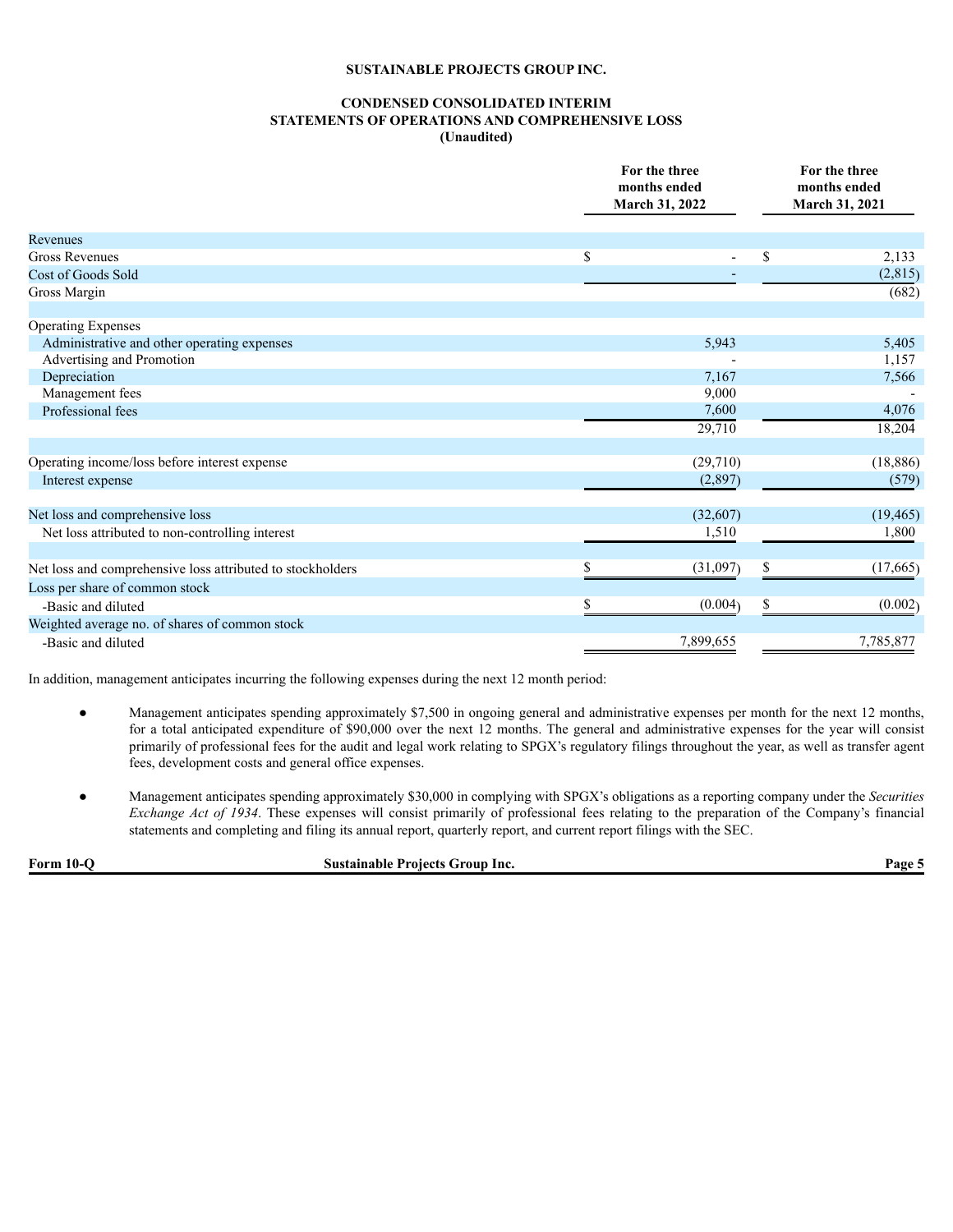As at March 31, 2022, the Company had cash of \$25,974 and total liabilities of \$426,616. During the 12 month period following the date of this report, management anticipates that the Company will not generate enough revenue to continue the development of current projects and projects in the pipeline. Accordingly, the Company will be required to obtain additional financing in order to continue its plan of operations. Management believes that debt financing will not be an alternative for funding the Company's plan of operations as it does not have tangible assets to secure any debt financing. Rather management anticipates that additional funding will be in the form of equity financing from the sale of the Company's common stock. However, the Company does not have any financing arranged and cannot provide investors with any assurance that it will be able to raise sufficient funding from the sale of its common stock to fund its plan of operations. In the absence of such financing, the Company will not be able to develop its products and its business plan will fail. Even if the Company is successful in obtaining equity financing and developing its various business ventures, additional development of its website and marketing program will be required. If the Company does not continue to obtain additional financing, it will be forced to abandon its business and plan of operations.

#### **Liquidity and Capital Resources**

#### *Three Month Period Ended March 31, 2022*

At March 31, 2022, the Company had a cash balance of \$25,974 and a working capital deficit of \$189,947, compared to a cash balance of \$55,971 for the period ended December 31, 2022.

The notes to the Company's financial statements as of March 31, 2022, disclose its uncertain ability to continue as a going concern. The Company has accumulated a deficit of \$3,274,824 since inception and has yet to achieve profitable operations and further losses are anticipated in the development of its business. The Company's ability to continue as a going concern is in substantial doubt and is dependent upon obtaining additional financing and/or achieving a sustainable profitable level of operations. The financial statements do not include any adjustments that might result from the outcome of this uncertainty.

The Company has \$25,974 cash on hand as at March 31, 2022. Cash used in operations was \$29,997 for the three month period ended March 31, 2022. The Company will need to raise additional cash in order to fund ongoing operations over the next 12 month period. The Company may seek additional equity as necessary and it expects to raise funds through private or public equity investment in order to support existing operations and expand the range of its business. There is no assurance that such additional funds will be available for the Company on acceptable terms, if at all.

#### *Net Cash Flows Provided By (Used in) Operating Activities***.**

Net cash flows from operating activities during the three month period ended March 31, 2022 was net cash used in operations \$29,997, which was primarily due to the decrease of our operating activities.

#### *Net Cash Flows From Investing Activities***.**

The Company's net cash flow used in investing activities during the three month period ended March 31, 2022 was \$Nil, as compared to a net cash flow used by investing activities of \$Nil for the same time period for the prior year fiscal period.

#### *Net Cash Flows From Financing Activities*.

The Company's net cash flow from financing activities during the three month period ended March 31, 2022 was \$Nil, as compared to \$Nil. r the same time period for the prior year fiscal period.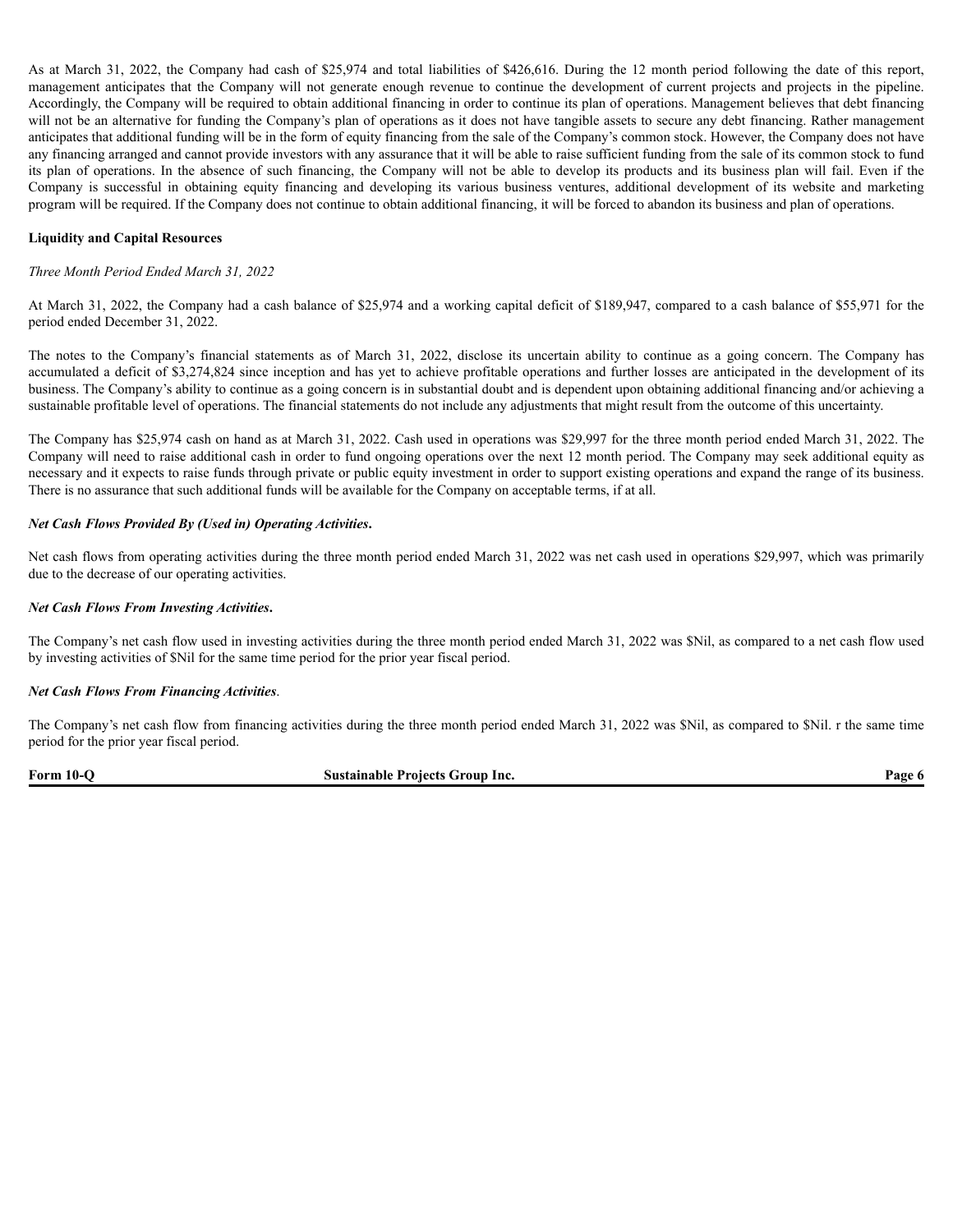#### *Operations Results for the Three Month Period Ended March 31, 2022*

*Net Loss***.** During the three month period ended March 31, 2022, the Company had a net loss of \$31,097, of which \$1,510 was attributed to non-controlling interest, leaving a net loss attributed to stockholders of \$32,607. The loss consisted generally from professional fees and other operating expenses such as administrative fees, and depreciation, compared to the same time period for the prior fiscal period, when the Company had a net loss of \$32,007, which was primarily due to professional fees, management fees, consulting fees, administrative and other operating expenses. These costs during the three month period ended March 31, 2022 was primarily attributable to maintaining the company's operations.

*Revenue*. During the three month period ended March 31, 2022, the Company had revenues of \$Nil compared to \$2,133 from the same period in the prior year. The low level of revenue was primarily due to our shortage of staff and continued impact of the unprecedented Covid-19 crisis, which had significant impact on consulting opportunities and sales of products.

*Operating Expenses***.** The Company's operating expenses during the three month period ended March 31, 2022 were \$29,710 as compared to the same time period for the prior fiscal period of \$18,886. Given the unprecedented impact of the Covid-19 crisis and underlying uncertainty of financing and business expansion opportunities, management implemented a stringent cost cutting program which led to the significantly lower cost base for the company.

#### **Going Concern**

The Company has not attained profitable operations and is dependent upon obtaining financing to pursue any extensive business activities. For these reasons the financial statements have been prepared assuming the Company will continue as a going concern. The Company has accumulated a deficit of \$3,274,824 since inception and has yet to achieve profitable operations and further losses are anticipated in the development of its business. The Company's ability to continue as a going concern is in substantial doubt and is dependent upon obtaining additional financing and/or achieving a sustainable profitable level of operations. The financial statements do not include any adjustments that might result from the outcome of this uncertainty. The Company has \$25,974 cash on hand as at March 31, 2022. Cash used in operations was \$29,997 for three month period ended March 31, 2022. The Company will need to raise additional cash in order to fund ongoing operations over the next 12 month period. The Company may seek additional equity as necessary and it expects to raise funds through private or public equity investment in order to support existing operations and expand the range of its business. There is no assurance that such additional funds will be available for The Company on acceptable terms, if at all.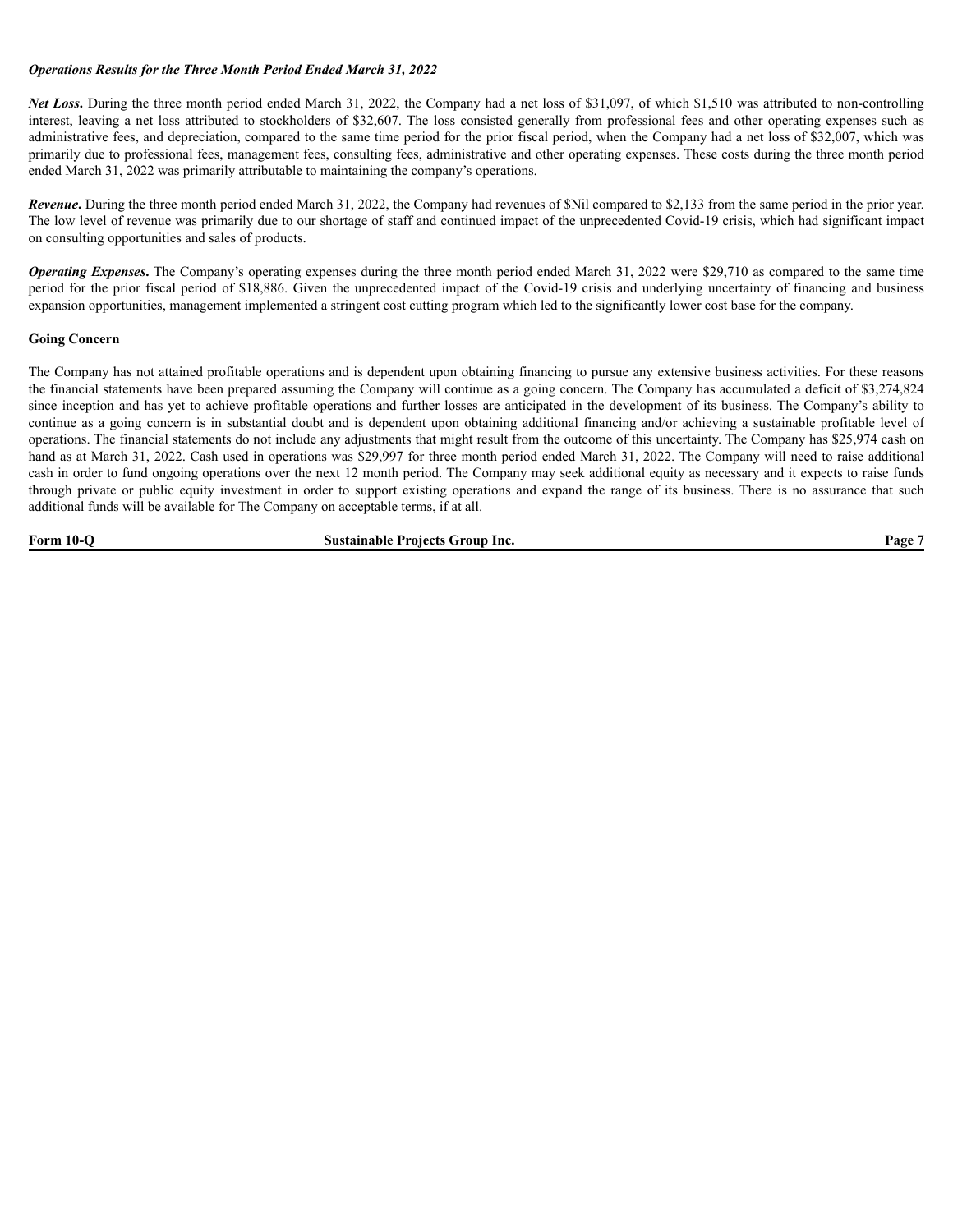#### **Future Financings**

Management anticipates raising financing through debt financing or the sale of The Company's common stock in order to continue to fund its business operations. Issuances of additional common stock will result in dilution to The Company's existing stockholders. There is no assurance that the Company will achieve any additional sales of its common stock or arrange for debt or other financing to fund its planned activities.

#### **Inflation**

Management anticipates increased inflation in all areas of operations. First impacts, particular in freight rates can be anticipated on supplies imported by Hero Wellness Systems Inc, due to increase container shipping rates.

#### **Off-balance Sheet Arrangements**

The Company has no significant off-balance sheet arrangements that have or are reasonably likely to have a current or future effect on its financial condition, changes in financial condition, revenues or expenses, results of operations, liquidity, capital expenditures or capital resources that is material to stockholders.

#### **Contingencies and Commitments**

The Company entered into an agreement to sub-lease office space in Naples, Florida effective September 1, 2018 to March 31, 2021. The monthly base rent for the first year is \$4,552.56 (annual \$54,630.75); the monthly base rent for the second year is \$4,684.52 (annual \$56,214.25); and the monthly base rent for the third year is \$4,816.48 (annual \$57,797.75). On May 31, 2020, the office lease was terminated and the Company agreed to pay the past due amount of \$36,304. In addition, the Company also agreed that the sub-landlord may add a late fee of \$50 every weeks that there remains any past due rent. The Company is obligated to pay the sub-landlord an additional \$32,300 which represent all the remaining rent due, beginning June 1 2020 through to December 2020. The \$5,000 security deposit provided by the Company has been relinquished and the sub-landlord may use those funds to pay the rent obligation. At June 30, 2020, the Company owed \$36,304. At June 30, 2020, the Company has written off the remaining lease liability of \$47,401 and has written off the right of use asset of \$44,907 to reflect the extinguishment of the office lease, thereby creating a gain on disposal of the office lease of \$2,494. At March 31, 2022, the Company owed \$63,992 to the sub-landlord.

#### **Tabular Disclosure of Contractual Obligations**

The Company is a smaller reporting company as defined by Rule 12b-2 of the Exchange Act and is not required to provide the information required under this item.

#### **Critical Accounting Policies**

The Company's financial statements and accompanying notes are prepared in accordance with generally accepted accounting principles in the United States. Preparing financial statements requires management to make estimates and assumptions that affect the reported amounts of assets, liabilities, revenue, and expenses. These estimates and assumptions are affected by management's application of accounting policies. Management believes that understanding the basis and nature of the estimates and assumptions involved with the aspects of the Company's financial statements is critical to an understanding of the Company's financial statements. Please read the notes to the financial statements for details.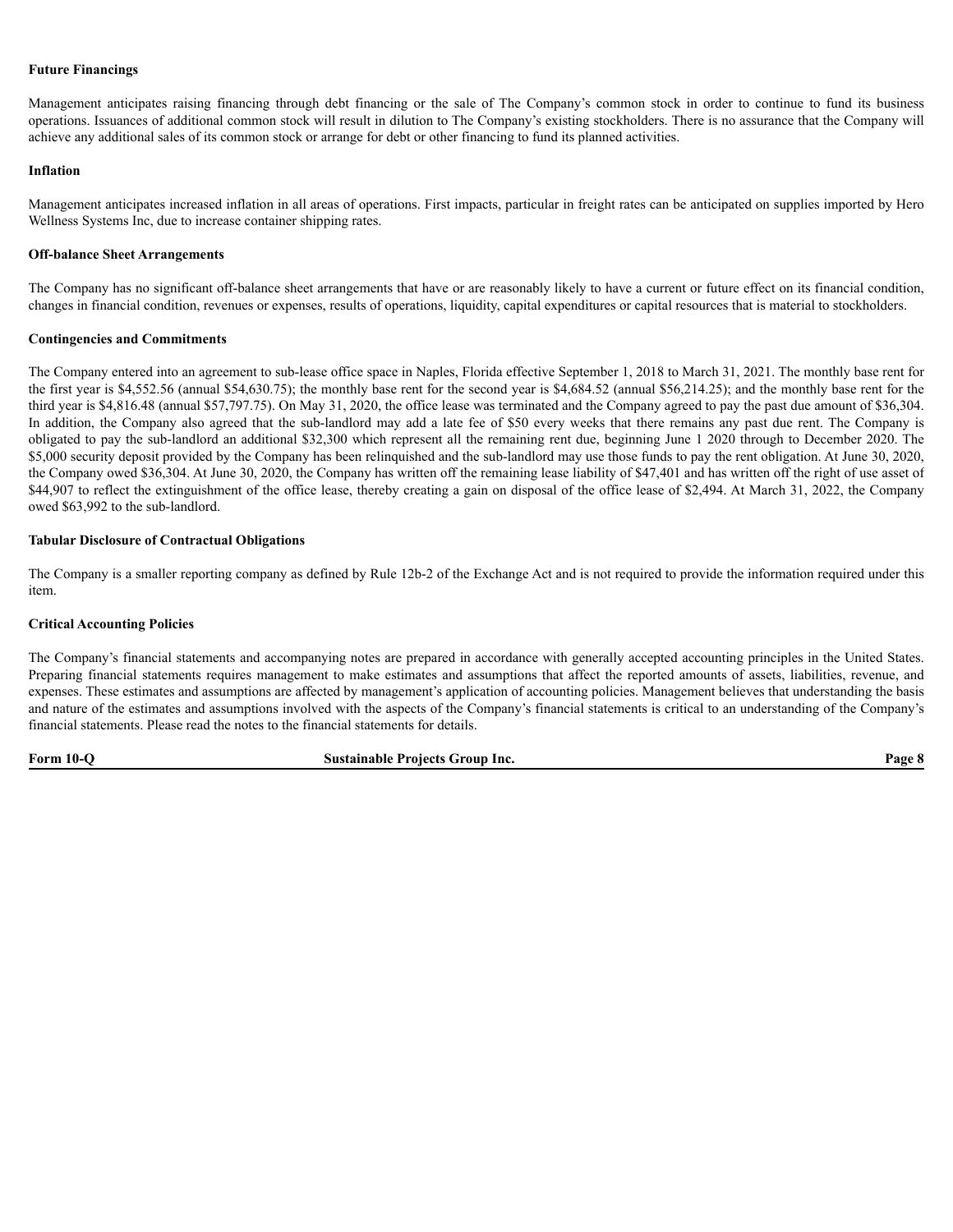#### **Item 3. Quantitative and Qualitative Disclosures About Market Risk.**

The Company is a smaller reporting company as defined by Rule 12b-2 of the Exchange Act and is not required to provide the information required under this item.

#### **Item 4. Controls and Procedures.**

#### **Evaluation of Disclosure Controls and Procedures**

Management maintains "disclosure controls and procedures," as such term is defined in Rule 13a-15(e) under the Securities Exchange Act of 1934 (the "**Exchange Act**"), that are designed to ensure that information required to be disclosed in the Company's Exchange Act reports is recorded, processed, summarized and reported within the time periods specified in the Securities and Exchange Commission rules and forms, and that such information is accumulated and communicated to management, including the Company's Chief Executive Officer and Chief Financial Officer, as appropriate, to allow timely decisions regarding required disclosure.

In connection with the preparation of this quarterly report on Form 10-Q, an evaluation was carried out by management, with the participation of the Chief Executive Officer and the Chief Financial Officer, of the effectiveness of the Company's disclosure controls and procedures (as defined in Rules 13a-15(e) and 15d-15(e) under the Exchange Act as of March 31, 2022.

Based on that evaluation, management concluded, as of the end of the period covered by this report, that the Company's disclosure controls and procedures were not effective in recording, processing, summarizing, and reporting information required to be disclosed, within the time periods specified in the Securities and Exchange Commission's rules and forms. In particular, the Company failed to complete and file its assessment of its internal controls over financial reporting in a timely manner for the period ended March 31, 2022. As a result, the Company's disclosure controls and procedures have not been effective since then and, as a result, were not effective for the period covered by this report.

#### **Changes in Internal Controls over Financial Reporting**

As of the end of the period covered by this report, there were no changes in the Company's internal controls over financial reporting during the quarter ended March 31, 2022, that materially affected, or are reasonably likely to materially affect, the Company's internal control over financial reporting subsequent to the date of management's last evaluation. However, as a result of management's completion of the assessment of the Company's internal controls over financial reporting, certain changes have been made, as discussed above, that will materially affect internal control over financial reporting.

#### **Limitations on the Effectiveness of Controls and Procedures**

Management, including our Chief Executive Officer and Chief Financial Officer, does not expect that the Company's controls and procedures will prevent all potential error and fraud. A control system, no matter how well conceived and operated, can provide only reasonable, not absolute, assurance that the objectives of the control system are met.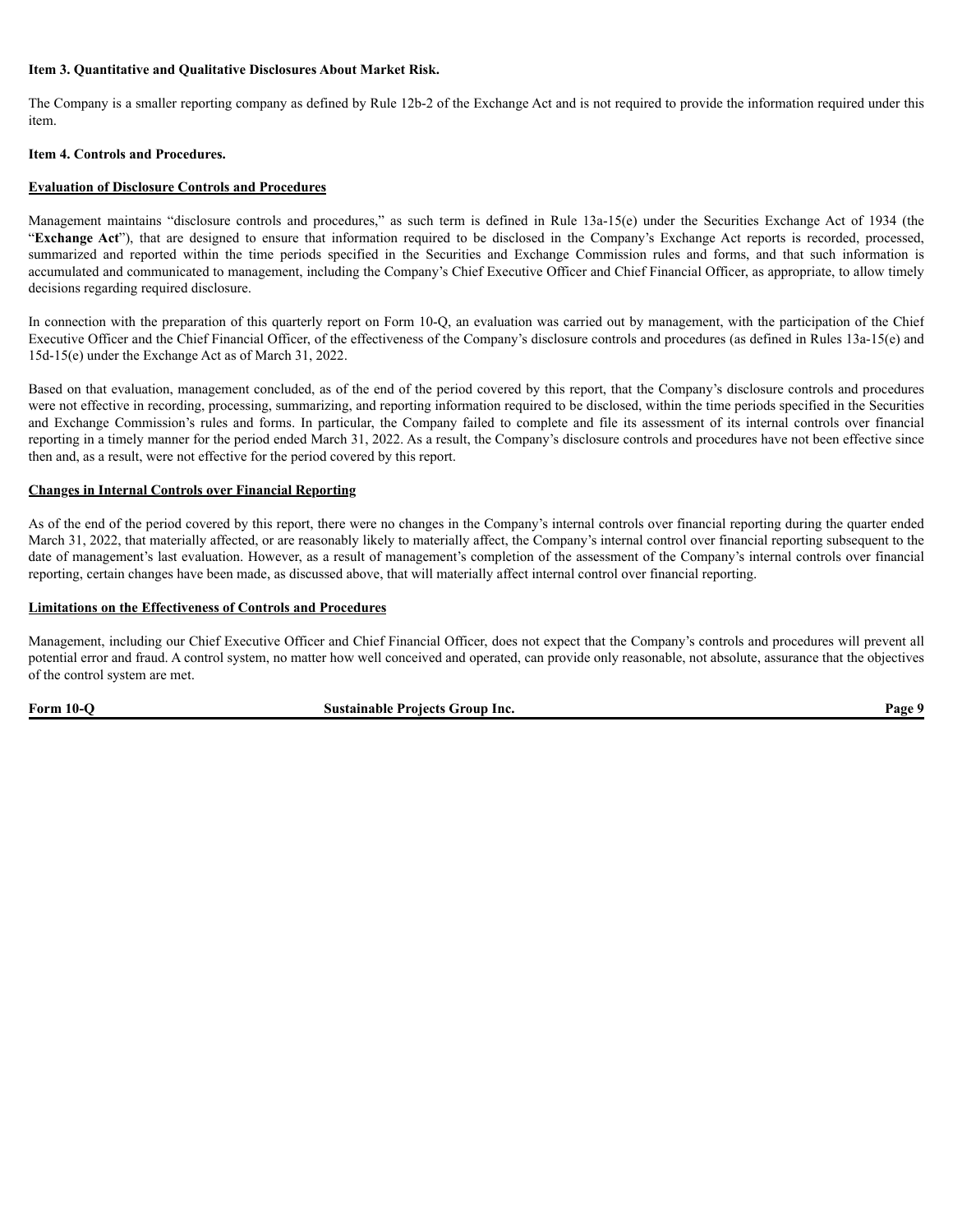#### **PART II – OTHER INFORMATION**

#### **Item 1. Legal Proceedings.**

The Company is not a party to any pending legal proceedings and, to the best of management's knowledge, none of the Company's property or assets are the subject of any pending legal proceedings.

#### **Item 1A. Risk Factors.**

The Company is a smaller reporting company as defined by Rule 12b-2 of the Exchange Act and is not required to provide the information required under this item.

#### **Item 2. Unregistered Sales of Equity Securities and Use of Proceeds.**

During three month period ended March 31, 2022, the Company did not issue shares.

#### **Item 3. Defaults Upon Senior Securities.**

During the quarter of the fiscal year covered by this report, no material default has occurred with respect to any indebtedness of the Company. Also, during this quarter, no material arrearage in the payment of dividends has occurred.

#### **Item 4. Mining Safety Disclosures.**

There are no current mining activities at the date of this report.

#### **Item 5. Other Information.**

During the quarter of the fiscal year covered by this report, the Company reported all information that was required to be disclosed in a report on Form 8-K.

The Company has adopted a code of ethics that applies to all its executive officers and employees, including its CEO and CFO. See Exhibit 14 – Code of Ethics for more information. The Company undertakes to provide any person with a copy of its financial code of ethics free of charge. Please contact the Company at 2316 Pine Ridge Road, Suite 383, Naples, Florida, 34102 to request a copy of the Company's code of ethics. Management believes the Company's code of ethics is reasonably designed to deter wrongdoing and promote honest and ethical conduct; provide full, fair, accurate, timely and understandable disclosure in public reports; comply with applicable laws; ensure prompt internal reporting of code violations; and provide accountability for adherence to the code. Management is currently updating is Code of Ethics and will file an updated Code of Ethics when completed.

#### **Item 6. Exhibits**

#### **(a) Index to and Description of Exhibits**

All Exhibits required to be filed with the Form 10-Q are included in this quarterly report or incorporated by reference to the Company's previous filings with the SEC, which can be found in their entirety at the SEC website at www.sec.gov under SEC File Number 000-54875.

| Exhibit | <b>Description</b>                                                                                                                                                               | <b>Status</b> |
|---------|----------------------------------------------------------------------------------------------------------------------------------------------------------------------------------|---------------|
| 3.1     | Articles of Incorporation, filed as an exhibit to SPGX's Form S-1/A – Amendment #1 (Registration Statement) filed on<br>December 17, 2010, and incorporated herein by reference. | Filed         |
| 3.2     | By-Laws, filed as an exhibit to SPGX's Form S-1 (Registration Statement) filed on September 13, 2010, and incorporated herein<br>by reference.                                   | Filed         |
| 3.3     | Certificate of Amendment, filed as an exhibit to SPGX's Form S-1 (Registration Statement) filed on September 13, 2010, and<br>incorporated herein by reference.                  | Filed         |
| 3.4     | Certificate of Amendment, filed as an exhibit to SPGX's Form 8-K (Current Report) filed on December 19, 2016, and<br>incorporated herein by reference.                           | Filed         |
| 3.5     | Certificate of Amendment, filed as an exhibit to SPGX's Form 8-K (Current Report) filed on October 26, 2017, and incorporated<br>herein by reference.                            | Filed         |
| 10.1    | Share Purchase Agreement dated July 25, 2016 filed as an exhibit to SPGX's Form 8-K (Current Report) filed on August 11,<br>2016, and incorporated herein by reference.          | Filed         |
| 10.2    | Property Purchase Agreement dated March 13, 2017 filed as an exhibit to SPGX's Form 8-K (Current Report) filed on March 17,<br>2017, and incorporated herein by reference.       | Filed         |
| 10.3    | Deposit Agreement dated June 23, 2017 filed as an exhibit to SPGX's Form 8-K (Current Report) filed on July 11, 2017, and<br>incorporated herein by reference.                   | Filed         |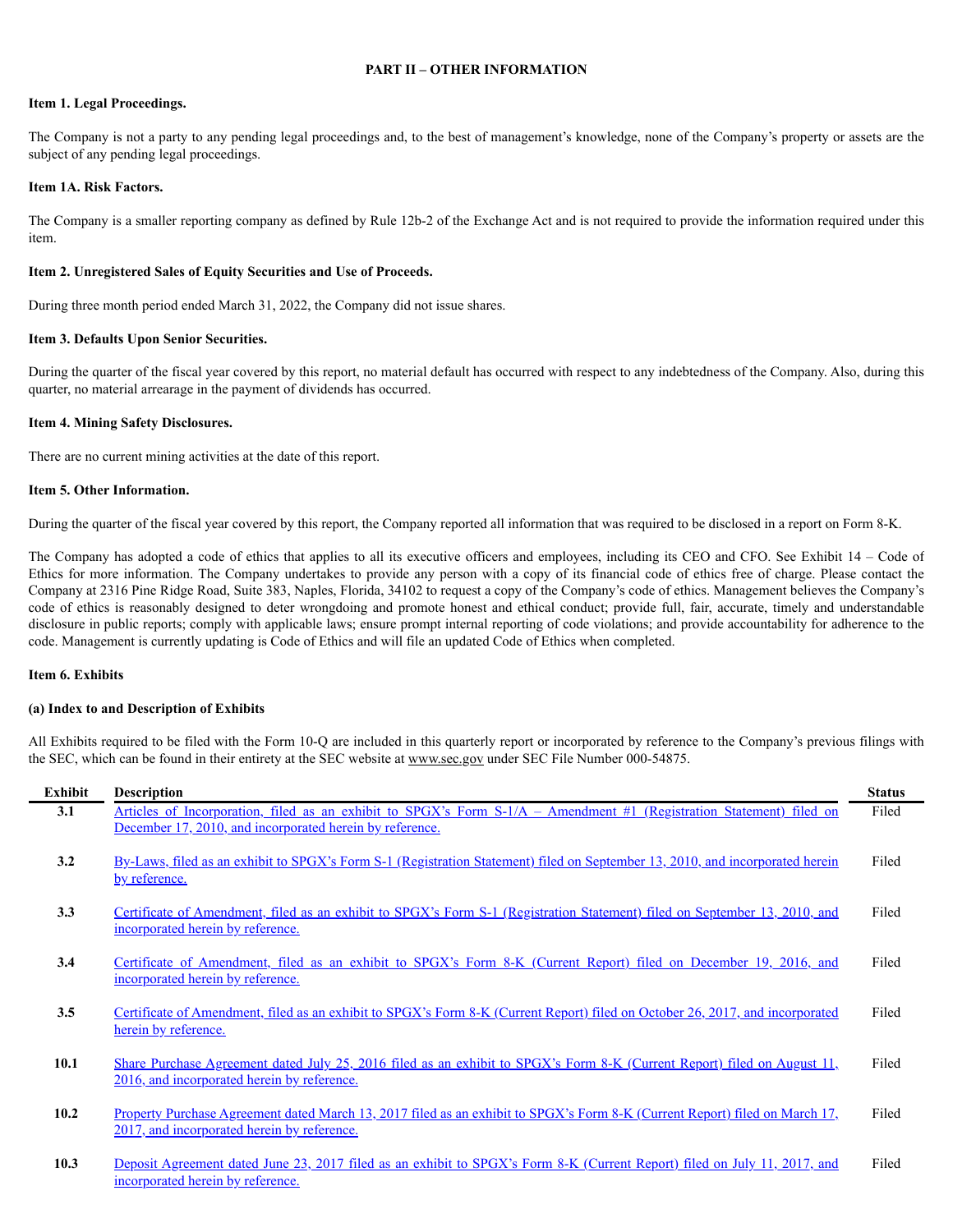| 10.4 | Share Purchase Agreement dated July 6, 2017 filed as an exhibit to SPGX's Form 8-K (Current Report) filed on July 11, 2017. | Filed |
|------|-----------------------------------------------------------------------------------------------------------------------------|-------|
|      | and incorporated herein by reference.                                                                                       |       |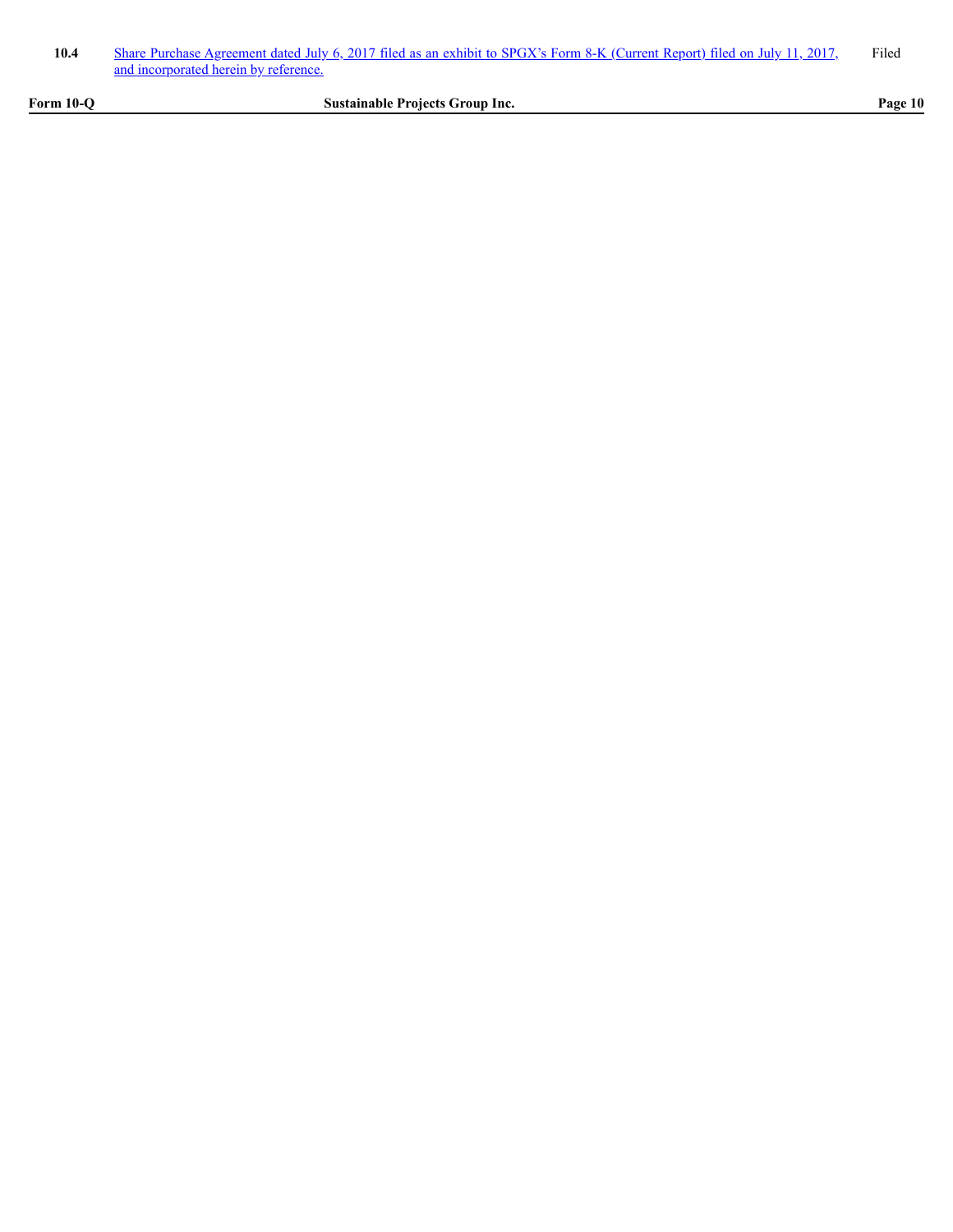| 10.5    | Dividend Agreement dated July 10, 2017 filed as an exhibit to SPGX's Form 8-K (Current Report) filed on July 11, 2017, and<br>incorporated herein by reference.                                                                                                                                                                                                             | Filed     |
|---------|-----------------------------------------------------------------------------------------------------------------------------------------------------------------------------------------------------------------------------------------------------------------------------------------------------------------------------------------------------------------------------|-----------|
| 10.6    | Consulting Agreement dated April 24, 2017 filed as an exhibit to SPGX's Form 10-K (Annual Report) filed on August 31, 2017,<br>and incorporated herein by reference.                                                                                                                                                                                                        | Filed     |
| 10.7    | Services Agreement dated August 1, 2017 filed as an exhibit to SPGX's Form 10-K (Annual Report) filed on August 31, 2017,<br>and incorporated herein by reference.                                                                                                                                                                                                          | Filed     |
| 10.8    | Share Purchase Agreement dated July 25, 2017 filed as an exhibit to SPGX's Form 8-K (Current Report) filed on December 6,<br>2017, and incorporated herein by reference.                                                                                                                                                                                                    | Filed     |
| 10.9    | Share Purchase Agreement dated January 18, 2018 filed as an exhibit to SPGX's Form 8-K (Current Report) filed on January 19,<br>2018, and incorporated herein by reference.                                                                                                                                                                                                 | Filed     |
| 10.10   | Consultant Agreement dated January 18, 2018 filed as an exhibit to SPGX's Form 8-K (Current Report) filed on January 19,<br>2018, and incorporated herein by reference.                                                                                                                                                                                                     | Filed     |
| 10.11   | Share Purchase Agreement dated January 30, 2018 filed as an exhibit to SPGX's Form 8-K (Current Report) filed on January 31,<br>2018, and incorporated herein by reference.                                                                                                                                                                                                 | Filed     |
| 10.12   | Asset Purchase Agreement dated for reference May 22, 2018 filed as an exhibit to SPGX's Form 8-K (Current Report) filed on<br>May 31, 2018, and incorporated herein by reference.                                                                                                                                                                                           | Filed     |
| 10.13   | Letter of Intent dated for reference September 25, 2018 filed as an exhibit to SPGX's Form 8-K (Current Report) filed on<br>October 3, 2018, and incorporated herein by reference.                                                                                                                                                                                          | Filed     |
| 10.14   | Shareholder's Agreement dated September 29, 2018 filed as an exhibit to SPGX's Form 8-K (Current Report) filed on October 3,<br>2018, and incorporated herein by reference.                                                                                                                                                                                                 | Filed     |
| 10.15   | Letter Agreement dated December 31, 2018 filed as an exhibit to SPGX's Form 8-K (Current Report) filed on February 14,<br>2019, and incorporated herein by reference                                                                                                                                                                                                        | Filed     |
| 10.16   | Purchase Agreement dated December 26, 2018 filed as an exhibit to SPGX's Form 8-K (Current Report) filed on February 14,<br>2019, and incorporated herein by reference.                                                                                                                                                                                                     | Filed     |
| 10.17   | Call Option Agreement dated December 26, 2018 filed as an exhibit to SPGX's Form 8-K (Current Report) filed on February 14,<br>2019, and incorporated herein by reference.                                                                                                                                                                                                  | Filed     |
| 10.18   | Purchase Agreement dated December 26, 2018 filed as an exhibit to SPGX's Form 8-K (Current Report) filed on February 14,<br>2019, and incorporated herein by reference.                                                                                                                                                                                                     | Filed     |
| 10.19   | Call Option Agreement dated December 26, 2018 filed as an exhibit to SPGX's Form 8-K (Current Report) filed on February 14,<br>2019, and incorporated herein by reference.                                                                                                                                                                                                  | Filed     |
| 10.20   | Shareholder's Agreement dated February 25, 2019 filed as an exhibit to SPGX's Form 8-K (Current Report) filed on March 1,<br>2019, and incorporated herein by reference.                                                                                                                                                                                                    | Filed     |
| 10.21   | Share Purchase Agreement dated May 31, 2018 filed as an exhibit to SPGX's Form 10-K (Annual Report) filed on August 29,<br>2019, and incorporated herein by reference.                                                                                                                                                                                                      | Filed     |
| 10.22   | Employment Agreement dated May 1, 2018 filed as an exhibit to SPGX's Form 10-K (Annual Report) filed on August 29, 2019,<br>and incorporated herein by reference.                                                                                                                                                                                                           | Filed     |
| 10.23   | Employment Agreement dated May 1, 2018 filed as an exhibit to SPGX's Form 10-K (Annual Report) filed on August 29, 2019,<br>and incorporated herein by reference.                                                                                                                                                                                                           | Filed     |
| 14      | Code of Ethics, filed as an exhibit to SPGX's Form S-1 (Registration Statement) filed on September 13, 2010, and incorporated<br>herein by reference.                                                                                                                                                                                                                       | Filed     |
| 31      | Certifications pursuant to Section 302 of the Sarbanes-Oxley Act of 2002.                                                                                                                                                                                                                                                                                                   | Included  |
| 32      | Certification pursuant to 18 U.S.C. Section 1350, as adopted pursuant to Section 906 of the Sarbanes-Oxley Act of 2002.                                                                                                                                                                                                                                                     | Included  |
| $101 *$ | Financial statements from the quarterly report on Form 10-Q of SPGX Incorporated for the quarter ended March 31, 2022,<br>formatted in XBRL: (i) the Condensed Consolidated Unaudited Interim Balance Sheets, (ii) the Condensed Consolidated<br>Unaudited Interim Statements of Operations; (iii) the Condensed Consolidated Unaudited Interim Statements of Stockholders' | Furnished |

Equity and Comprehensive Income, and (iv) the Condensed Consolidated Unaudited Interim Statements of Cash Flows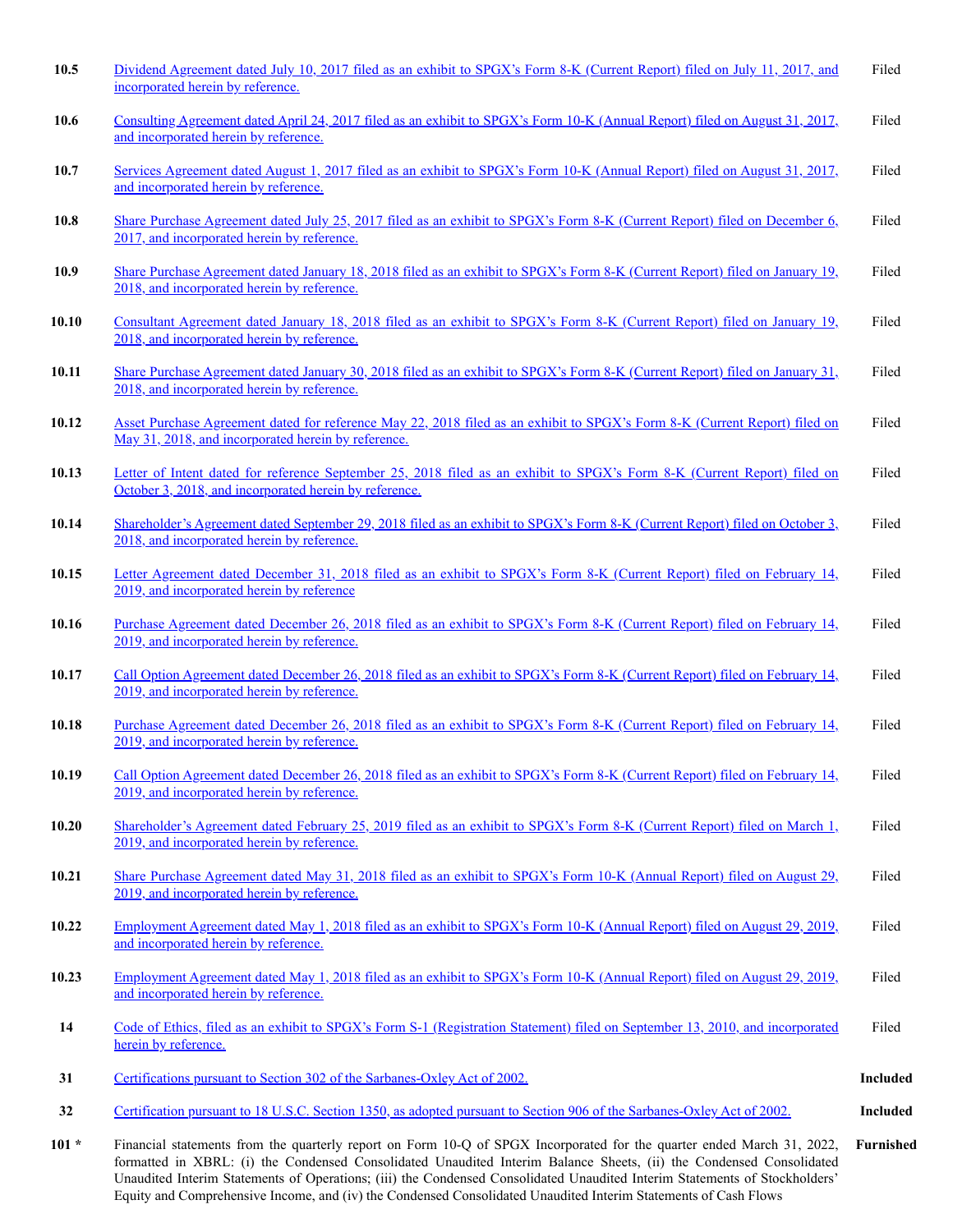101.INS Inline XBRL Instance Document

- **101.SCH** Inline XBRL Taxonomy Extension Schema Document
- **101.CAL** Inline XBRL Taxonomy Extension Calculation Linkbase Document
- 101.DEF Inline XBRL Taxonomy Extension Definition Linkbase Document
- 101.LAB Inline XBRL Taxonomy Extension Label Linkbase Document
- **101.PRE** Inline XBRL Taxonomy Extension Presentation Linkbase Document
	- **104** Cover Page Interactive Data File (embedded within the Inline XBRL document)

\* In accordance with Rule 402 of Regulation S-T, the XBRL ("Extensible Business Reporting Language") related information is furnished and not deemed filed or part of a registration statement or prospectus for purposes of Sections 11 or 12 of the Securities Act of 1933, is deemed not filed for purposes of Section 18 of the Securities Exchange Act of 1934, and otherwise is not subject to liability under these sections.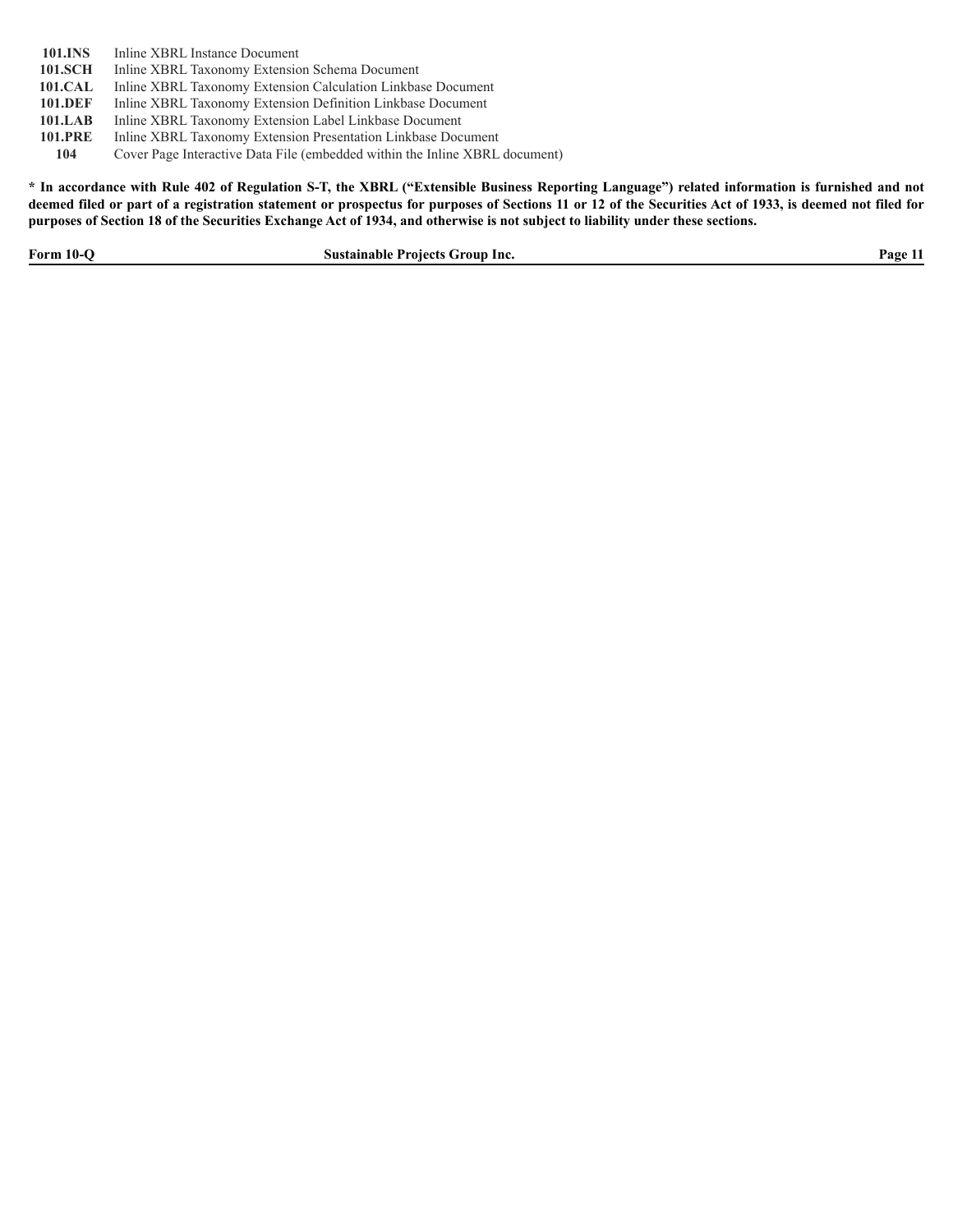#### **SIGNATURES**

In accordance with the requirements of the Securities Exchange Act of 1934, Sustainable Projects Group Inc. has caused this report to be signed on its behalf by the undersigned duly authorized person.

#### **SUSTAINABLE PROJECTS GROUP INC.**

Dated: **May 13th, 2022** By: */s/ Stefan Muehlbauer*

Name: **Stefan Muehlbauer President and Chief Executive Officer (Principal Executive Officer)**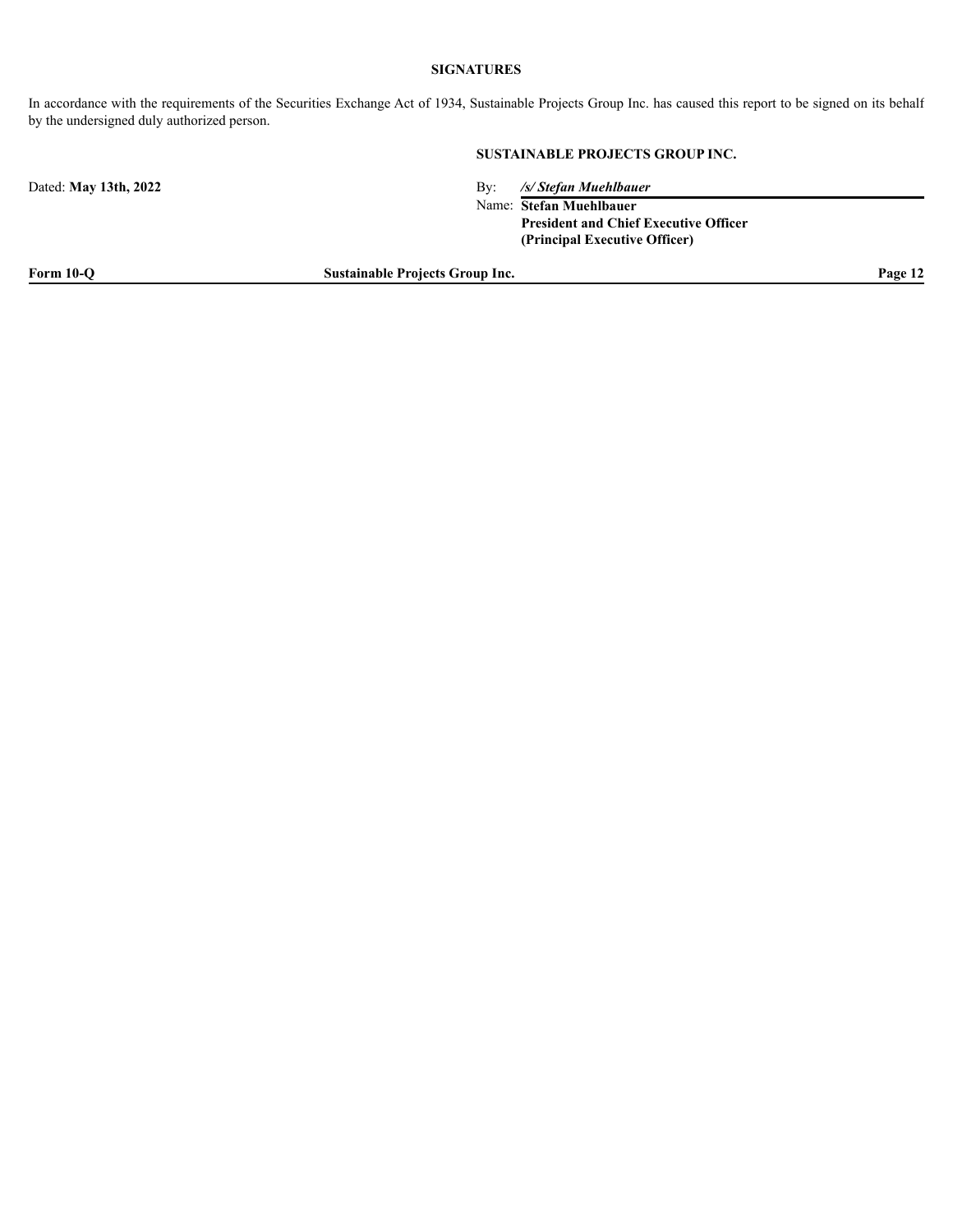#### **SUSTAINABLE PROJECTS GROUP INC. CERTIFICATIONS PURSUANT TO SECTION 302 OF THE SARBANES-OXLEY ACT OF 2002**

#### <span id="page-29-0"></span>**CERTIFICATION**

I, Stefan Muehlbauer, certify that:

1. I have reviewed this quarterly report on Form 10-Q for the quarter ending March 31, 2022 of Sustainable Projects Group Inc.;

2. Based on my knowledge, this report does not contain any untrue statement of a material fact or omit to state a material fact necessary to make the statements made, in light of the circumstances under which such statements were made, not misleading with respect to the period covered by this report;

3. Based on my knowledge, the financial statements, and other financial information included in this report, fairly present in all material respects the financial condition, results of operations and cash flows of the registrant as of, and for, the periods presented in this report;

4. The registrant's other certifying officer(s) and I are responsible for establishing and maintaining disclosure controls and procedures (as defined in Exchange Act Rules 13a-15(e) and 15d-15(e)) and internal control over financial reporting (as defined in Exchange Act Rules 13a-15(f) and 15d-15(f)) for the registrant and have:

(a) Designed such disclosure controls and procedures, or caused such disclosure controls and procedures to be designed under our supervision, to ensure that material information relating to the registrant, including its consolidated subsidiaries, is made known to us by others within those entities, particularly during the period in which this report is being prepared;

(b) Designed such internal control over financial reporting, or caused such internal control over financial reporting to be designed under our supervision, to provide reasonable assurance regarding the reliability of financial reporting and the preparation of financial statements for external purposes in accordance with generally accepted accounting principles;

(c) Evaluated the effectiveness of the registrant's disclosure controls and procedures and presented in this report our conclusions about the effectiveness of the disclosure controls and procedures, as of the end of the period covered by this report based on such evaluation; and

(d) Disclosed in this report any change in the registrant's internal control over financial reporting that occurred during the registrant's most recent fiscal quarter (the registrant's fourth fiscal quarter in the case of an annual report) that has materially affected, or is reasonably likely to materially affect, the registrant's internal control over financial reporting; and

5. The registrant's other certifying officer(s) and I have disclosed, based on our most recent evaluation of internal control over financial reporting, to the registrant's auditors and the audit committee of the registrant's board of directors (or persons performing the equivalent functions):

(a) All significant deficiencies and material weaknesses in the design or operation of internal control over financial reporting which are reasonably likely to adversely affect the registrant's ability to record, process, summarize and report financial information; and

(b) Any fraud, whether or not material, that involves management or other employees who have a significant role in the registrant's internal control over financial reporting.

Date: **May 13th, 2022**

#### */s/ Stefan Muehlbauer*

Stefan Muehlbauer Chief Executive Officer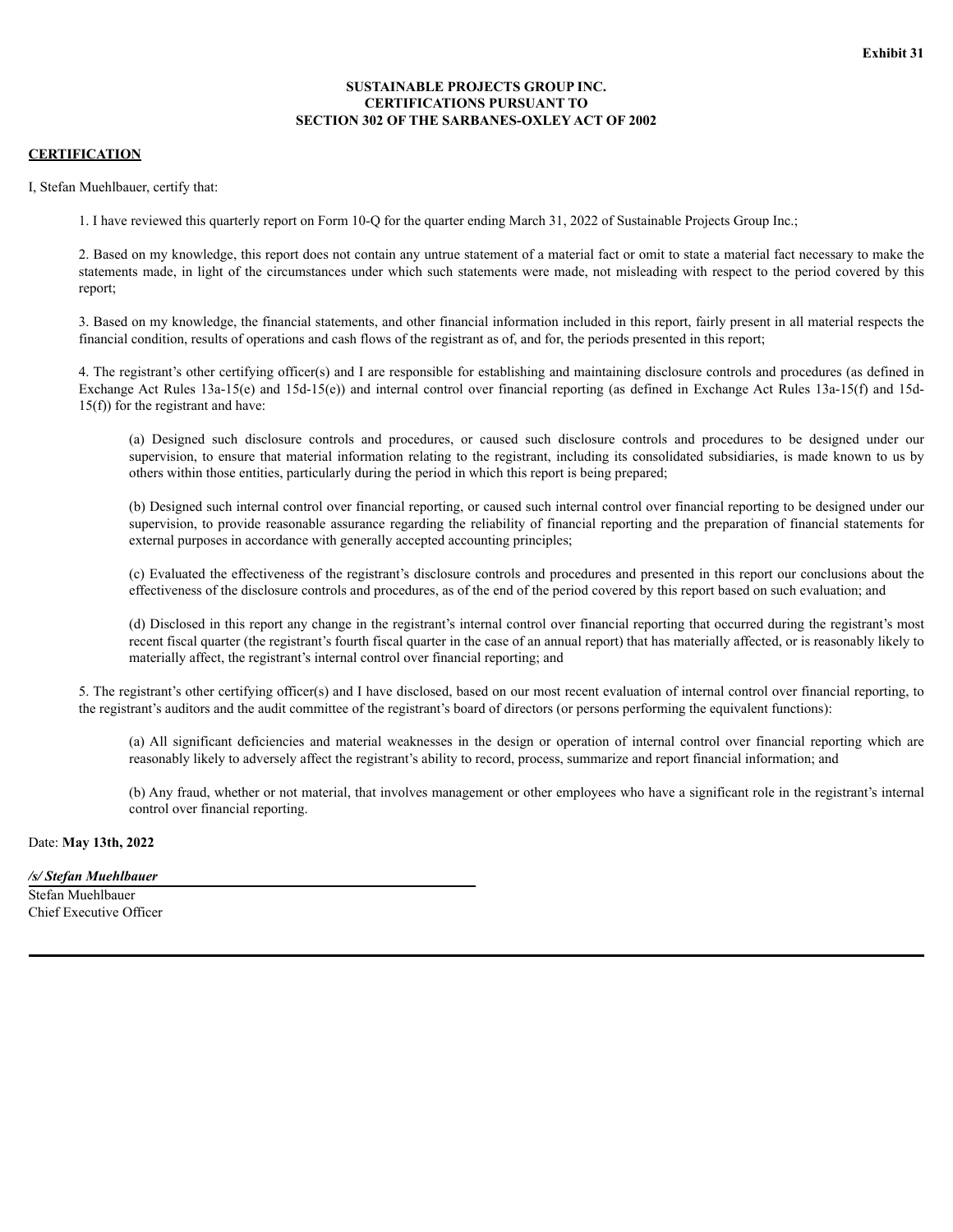#### **SUSTAINABLE PROJECTS GROUP INC. CERTIFICATIONS PURSUANT TO SECTION 302 OF THE SARBANES-OXLEY ACT OF 2002**

#### **CERTIFICATION**

I, Stefan Muehlbauer, certify that:

1. I have reviewed this quarterly report on Form 10-Q for the quarter ending March 31, 2022 of Sustainable Projects Group Inc.;

2. Based on my knowledge, this report does not contain any untrue statement of a material fact or omit to state a material fact necessary to make the statements made, in light of the circumstances under which such statements were made, not misleading with respect to the period covered by this report;

3. Based on my knowledge, the financial statements, and other financial information included in this report, fairly present in all material respects the financial condition, results of operations and cash flows of the registrant as of, and for, the periods presented in this report;

4. The registrant's other certifying officer(s) and I are responsible for establishing and maintaining disclosure controls and procedures (as defined in Exchange Act Rules 13a-15(e) and 15d-15(e)) and internal control over financial reporting (as defined in Exchange Act Rules 13a-15(f) and 15d- $15(f)$ ) for the registrant and have:

(a) Designed such disclosure controls and procedures, or caused such disclosure controls and procedures to be designed under our supervision, to ensure that material information relating to the registrant, including its consolidated subsidiaries, is made known to us by others within those entities, particularly during the period in which this report is being prepared;

(b) Designed such internal control over financial reporting, or caused such internal control over financial reporting to be designed under our supervision, to provide reasonable assurance regarding the reliability of financial reporting and the preparation of financial statements for external purposes in accordance with generally accepted accounting principles;

(c) Evaluated the effectiveness of the registrant's disclosure controls and procedures and presented in this report our conclusions about the effectiveness of the disclosure controls and procedures, as of the end of the period covered by this report based on such evaluation; and

(d) Disclosed in this report any change in the registrant's internal control over financial reporting that occurred during the registrant's most recent fiscal quarter (the registrant's fourth fiscal quarter in the case of an annual report) that has materially affected, or is reasonably likely to materially affect, the registrant's internal control over financial reporting; and

5. The registrant's other certifying officer(s) and I have disclosed, based on our most recent evaluation of internal control over financial reporting, to the registrant's auditors and the audit committee of the registrant's board of directors (or persons performing the equivalent functions):

(a) All significant deficiencies and material weaknesses in the design or operation of internal control over financial reporting which are reasonably likely to adversely affect the registrant's ability to record, process, summarize and report financial information; and

(b) Any fraud, whether or not material, that involves management or other employees who have a significant role in the registrant's internal control over financial reporting.

Date: **May 13th, 2022**

*/s/ Stefan Muehlbauer*

Stefan Muehlbauer Chief Financial Officer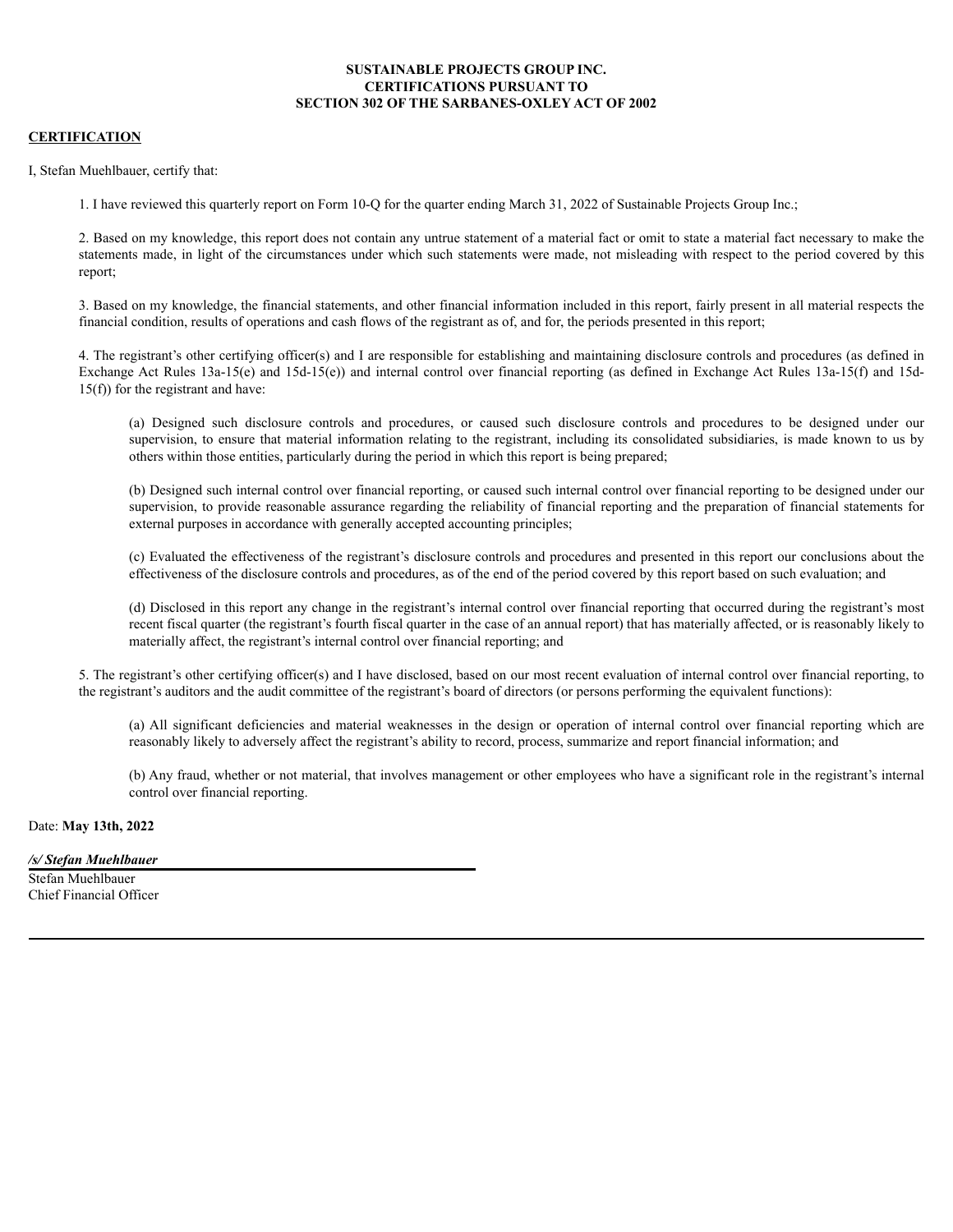#### **CERTIFICATION PURSUANT TO 18 U.S.C. SECTION 1350, AS ADOPTED PURSUANT TO SECTION 906 OF THE SARBANES-OXLEY ACT OF 2002**

<span id="page-31-0"></span>In connection with the Quarterly Report of Sustainable Projects Group Inc. (the "Company") on Form 10-Q for the period ending March 31, 2022 as filed with the Securities and Exchange Commission on the date hereof (the "Report"), I, Stefan Muehlbauer, Chief Executive Officer of the Company and a member of the Board of Directors, certify, pursuant to 18 U.S.C. §1350, as adopted pursuant to Section 906 of the Sarbanes-Oxley Act of 2002, that:

- (1) The Report fully complies with the requirements of section 13(a) or 15(d) of the Securities Exchange Act of 1934; and
- (2) The information contained in the Report fairly presents, in all material respects, the financial condition and results of operations of the Company.

#### */s/ Stefan Muehlbauer*

Stefan Muehlbauer Chief Executive Officer **May 13th, 2022**